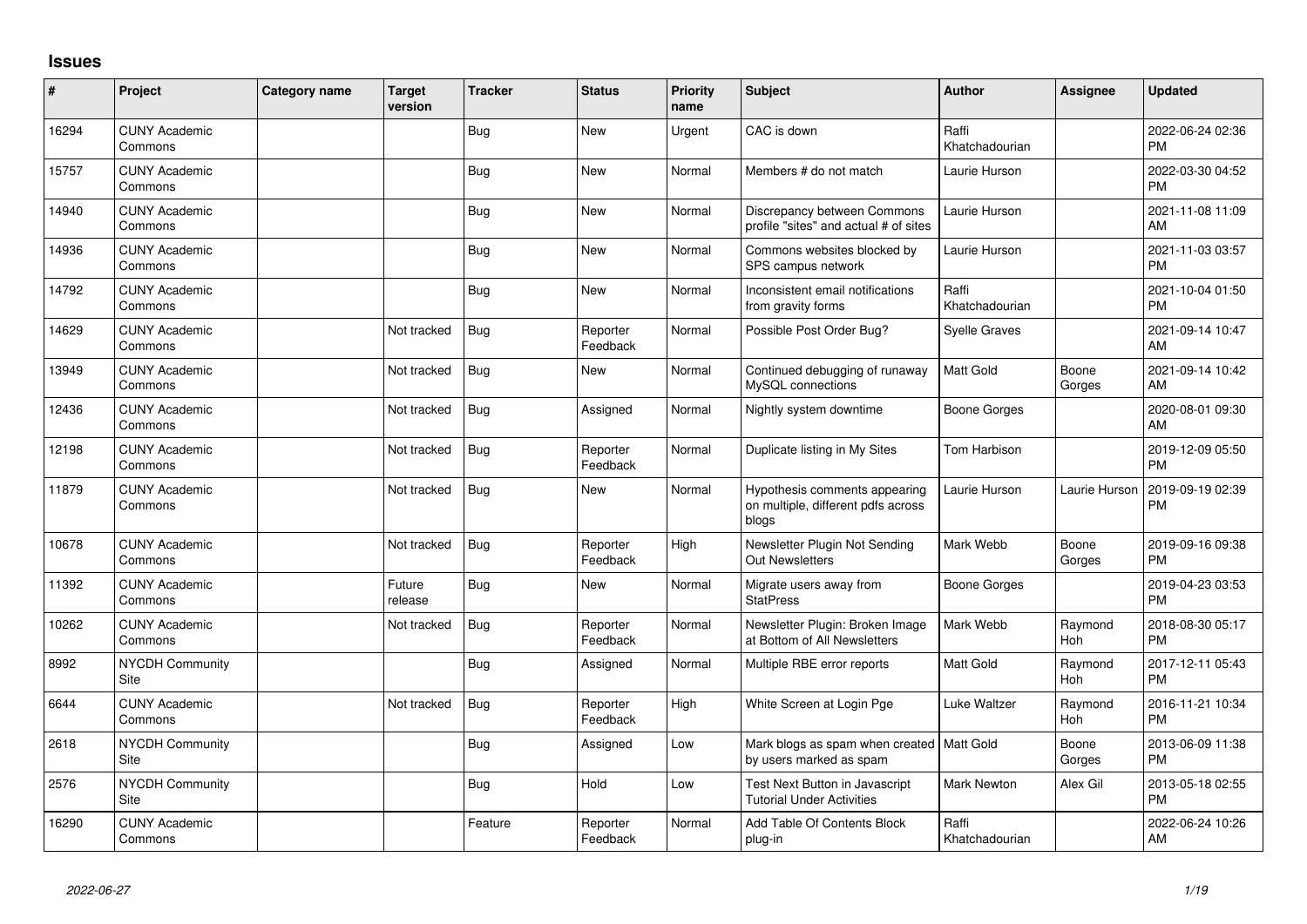| #     | Project                                                                 | <b>Category name</b> | <b>Target</b><br>version | <b>Tracker</b> | <b>Status</b>        | <b>Priority</b><br>name | Subject                                                                                                                                      | Author              | <b>Assignee</b>     | <b>Updated</b>                |
|-------|-------------------------------------------------------------------------|----------------------|--------------------------|----------------|----------------------|-------------------------|----------------------------------------------------------------------------------------------------------------------------------------------|---------------------|---------------------|-------------------------------|
| 15613 | <b>CUNY Academic</b><br>Commons                                         |                      | 2.0.2                    | Feature        | Reporter<br>Feedback | Normal                  | Adding "Passster" plugin                                                                                                                     | Laurie Hurson       |                     | 2022-06-14 11:36<br>AM        |
| 15883 | <b>CUNY Academic</b><br>Commons                                         |                      | 2.1.0                    | Feature        | New                  | Normal                  | Release BPGES update                                                                                                                         | <b>Boone Gorges</b> | Boone<br>Gorges     | 2022-05-26 10:39<br>AM        |
| 16092 | <b>CUNY Academic</b><br>Commons                                         |                      | Future<br>release        | Feature        | Hold                 | Normal                  | Don't show main site in Site<br>search results                                                                                               | Boone Gorges        | Boone<br>Gorges     | 2022-05-17 03:12<br><b>PM</b> |
| 15923 | <b>CUNY Academic</b><br>Commons                                         |                      | Not tracked              | Feature        | Reporter<br>Feedback | Normal                  | <b>Bellows Plugin Adjustments</b>                                                                                                            | Laurie Hurson       |                     | 2022-04-20 10:10<br>AM        |
| 14394 | <b>CUNY Academic</b><br>Commons                                         |                      | Not tracked              | Feature        | New                  | Normal                  | Commons News Site - redesign                                                                                                                 | scott voth          | scott voth          | 2021-09-14 10:46<br>AM        |
| 13912 | <b>CUNY Academic</b><br>Commons                                         |                      | Not tracked              | Feature        | Hold                 | Low                     | posting "missed schedule"                                                                                                                    | Marilyn Weber       |                     | 2021-02-23 10:46<br>AM        |
| 11968 | JustPublics@365<br>MediaCamp                                            |                      |                          | Feature        | New                  | Normal                  | Nanoscience Retractable Display<br>Unit                                                                                                      | Donald Cherry       | Bonnie<br>Eissner   | 2021-02-19 08:50<br>AM        |
| 12911 | <b>CUNY Academic</b><br>Commons                                         |                      | Not tracked              | Feature        | New                  | Normal                  | Block access to xmlrpc.php based<br>on User-Agent                                                                                            | <b>Boone Gorges</b> | Boone<br>Gorges     | 2020-06-09 05:12<br>PM        |
| 12062 | AD/O365 Transition<br>from NonMatric to<br><b>Matriculated Students</b> |                      |                          | Feature        | In Progress          | Normal                  | create solution and console<br>project                                                                                                       | Emilio Rodriguez    | Emilio<br>Rodriguez | 2019-11-12 03:56<br><b>PM</b> |
| 11517 | <b>CUNY Academic</b><br>Commons                                         |                      | Not tracked              | Feature        | Assigned             | Normal                  | wp-accessibility plugin should not<br>strip 'target="_blank" by default                                                                      | <b>Boone Gorges</b> | Laurie Hurson       | 2019-09-24 09:57<br>AM        |
| 11131 | <b>CUNY Academic</b><br>Commons                                         |                      | Future<br>release        | Feature        | Reporter<br>Feedback | Normal                  | <b>Image Annotation Plugins</b>                                                                                                              | Laurie Hurson       |                     | 2019-02-26 11:33<br>AM        |
| 10368 | <b>CUNY Academic</b><br>Commons                                         |                      | Future<br>release        | Feature        | Assigned             | Normal                  | Use ORCID data to populate<br>academic profile page                                                                                          | Stephen Francoeur   | Boone<br>Gorges     | 2018-09-25 01:53<br><b>PM</b> |
| 9908  | <b>CUNY Academic</b><br>Commons                                         |                      | Not tracked              | Feature        | New                  | Normal                  | Is it possible to send email<br>updates to users (or an email<br>address not on the list) for only a<br>single page AFTER being<br>prompted? | Michael Shields     | scott voth          | 2018-06-11 01:34<br><b>PM</b> |
| 8837  | <b>CUNY Academic</b><br>Commons                                         |                      | Not tracked              | Feature        | Assigned             | Normal                  | Create a form to request info from<br>people requesting premium<br>themes and plugins                                                        | <b>Matt Gold</b>    | Marilyn<br>Weber    | 2017-11-14 03:35<br>PM        |
| 7828  | <b>CUNY Academic</b><br>Commons                                         |                      | Not tracked              | Feature        | Assigned             | Normal                  | Theme Assessment 2017                                                                                                                        | Margaret Galvan     | Margaret<br>Galvan  | 2017-05-02 10:41<br>PM        |
| 2571  | <b>NYCDH Community</b><br>Site                                          |                      |                          | Feature        | Assigned             | Normal                  | Add Google custom search box to<br>homepage                                                                                                  | Mark Newton         | Raymond<br>Hoh      | 2013-05-18 07:49<br>PM        |
| 2574  | NYCDH Community<br>Site                                                 |                      |                          | Feature        | Assigned             | Normal                  | Add Way to Upload Files to<br>Groups                                                                                                         | Mark Newton         | Raymond<br>Hoh      | 2013-05-18 07:46<br><b>PM</b> |
| 2573  | NYCDH Community<br>Site                                                 |                      |                          | Feature        | Reporter<br>Feedback | Normal                  | Add dh_nyc twitter list feed to site                                                                                                         | <b>Mark Newton</b>  | Matt Gold           | 2013-05-16 11:42<br>PM        |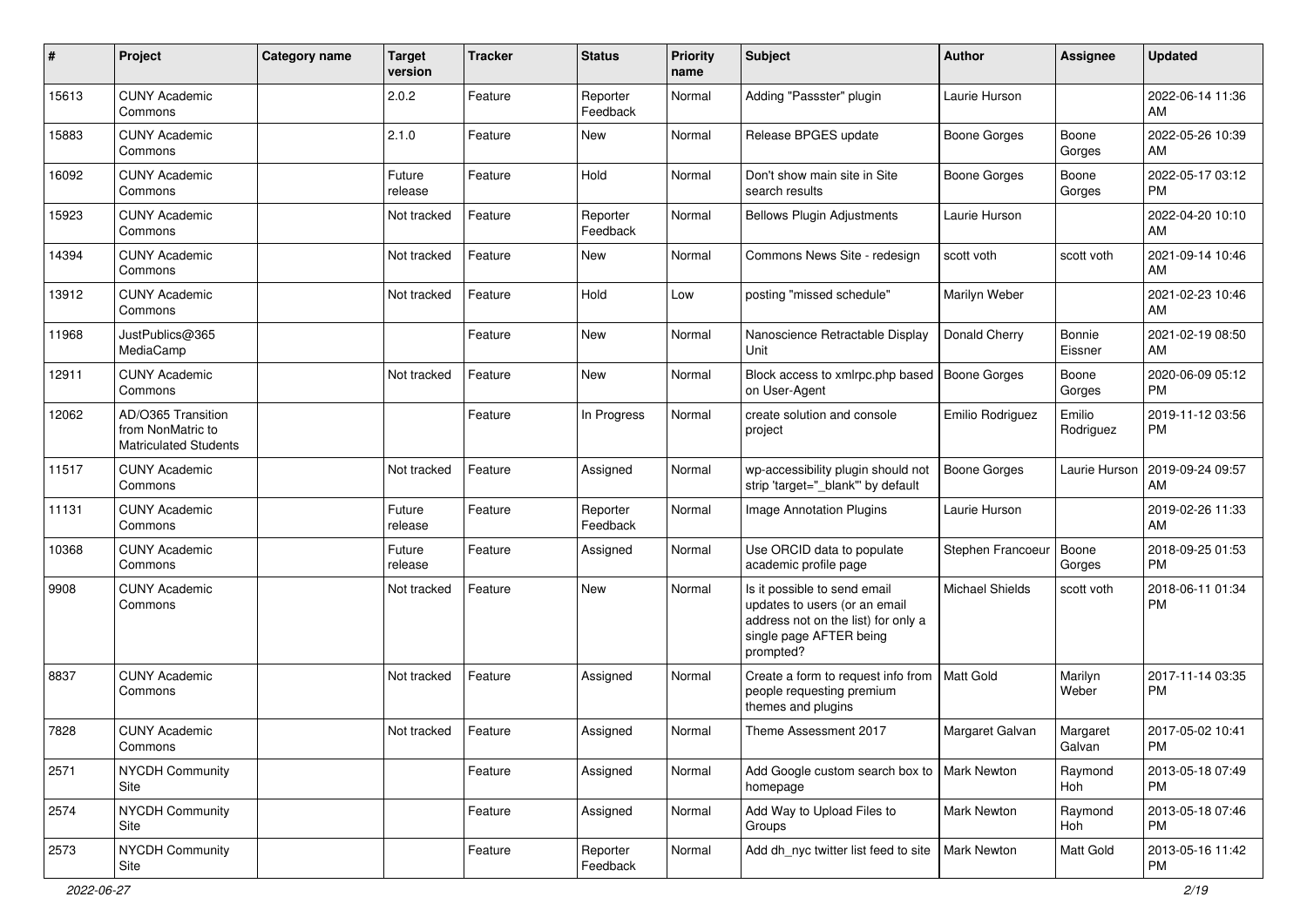| $\vert$ # | Project                         | <b>Category name</b> | <b>Target</b><br>version | <b>Tracker</b> | <b>Status</b>        | <b>Priority</b><br>name | <b>Subject</b>                                                    | Author             | <b>Assignee</b> | <b>Updated</b>                |
|-----------|---------------------------------|----------------------|--------------------------|----------------|----------------------|-------------------------|-------------------------------------------------------------------|--------------------|-----------------|-------------------------------|
| 2577      | <b>NYCDH Community</b><br>Site  |                      |                          | Feature        | Assigned             | Low                     | <b>Investigate Potential to Add Links</b><br>to the Forum         | <b>Mark Newton</b> | Alex Gil        | 2013-05-16 09:40<br><b>PM</b> |
| 15169     | <b>CUNY Academic</b><br>Commons |                      | 2.0.2                    | Support        | Reporter<br>Feedback | Normal                  | new Prelude website zipfiles for<br>custom theme and other files. | Marilyn Weber      |                 | 2022-06-14 11:36<br>AM        |
| 15655     | <b>CUNY Academic</b><br>Commons |                      | 2.0.2                    | Support        | Reporter<br>Feedback | Normal                  | Event Aggregator plugin?                                          | Marilyn Weber      |                 | 2022-06-14 11:36<br>AM        |
| 16110     | <b>CUNY Academic</b><br>Commons |                      |                          | Support        | Reporter<br>Feedback | Normal                  | remove Creative Commons<br>license from pages?                    | Marilyn Weber      | Raymond<br>Hoh  | 2022-05-17 06:11<br><b>PM</b> |
| 16099     | <b>CUNY Academic</b><br>Commons |                      |                          | Support        | Reporter<br>Feedback | Normal                  | request for Newsletter Glue                                       | Marilyn Weber      |                 | 2022-05-13 12:14<br><b>PM</b> |
| 15685     | <b>CUNY Academic</b><br>Commons |                      |                          | Support        | New                  | High                    | problem with chrome?                                              | Marilyn Weber      |                 | 2022-04-25 03:40<br><b>PM</b> |
| 15816     | <b>CUNY Academic</b><br>Commons |                      | Not tracked              | Support        | <b>New</b>           | Normal                  | slow loading at SPS                                               | Marilyn Weber      |                 | 2022-04-05 01:26<br><b>PM</b> |
| 15565     | <b>CUNY Academic</b><br>Commons |                      |                          | Support        | <b>New</b>           | Normal                  | Events - send updates to an email<br>listserv                     | Marilyn Weber      |                 | 2022-03-10 01:06<br><b>PM</b> |
| 15370     | <b>CUNY Academic</b><br>Commons |                      |                          | Support        | Reporter<br>Feedback | Normal                  | All-in-One Event Calendar?                                        | Marilyn Weber      |                 | 2022-02-17 11:03<br>AM        |
| 15176     | <b>CUNY Academic</b><br>Commons |                      | Not tracked              | Support        | Reporter<br>Feedback | Normal                  | Archiving Q Writing & Old<br>Wordpress Sites on the Commons       | Laurie Hurson      |                 | 2022-02-08 10:28<br>AM        |
| 15260     | <b>CUNY Academic</b><br>Commons |                      |                          | Support        | Reporter<br>Feedback | Normal                  | Diacritical markings   European<br><b>Stages</b>                  | Marilyn Weber      |                 | 2022-02-04 08:16<br>AM        |
| 15045     | <b>CUNY Academic</b><br>Commons |                      |                          | Support        | New                  | Normal                  | no result for KCeL in the search<br>box on the commons            | Marilyn Weber      |                 | 2021-12-10 11:29<br>AM        |
| 14900     | <b>CUNY Academic</b><br>Commons |                      | Not tracked              | Support        | Reporter<br>Feedback | Normal                  | previous theme?                                                   | Marilyn Weber      |                 | 2021-10-25 10:31<br>AM        |
| 14842     | <b>CUNY Academic</b><br>Commons |                      | Not tracked              | Support        | Reporter<br>Feedback | Normal                  | Question about widgets and block<br>editor                        | Gina Cherry        |                 | 2021-10-06 03:01<br><b>PM</b> |
| 14784     | <b>CUNY Academic</b><br>Commons |                      |                          | Support        | Reporter<br>Feedback | Normal                  | User report of logo problem when<br>using Customizer theme        | Marilyn Weber      |                 | 2021-09-17 10:25<br>AM        |
| 14538     | <b>CUNY Academic</b><br>Commons |                      | Not tracked              | Support        | Reporter<br>Feedback | Normal                  | <b>Weebly To Commons</b>                                          | Laurie Hurson      |                 | 2021-09-14 10:47<br>AM        |
| 14398     | <b>CUNY Academic</b><br>Commons |                      | Not tracked              | Support        | Reporter<br>Feedback | Normal                  | Events plug-in notification<br>problem                            | Marilyn Weber      |                 | 2021-05-11 11:21<br>AM        |
| 13286     | <b>CUNY Academic</b><br>Commons |                      | Not tracked              | Support        | New                  | Normal                  | problem connecting with<br>WordPress app                          | Marilyn Weber      | Raymond<br>Hoh  | 2020-09-08 11:16<br>AM        |
| 13255     | <b>CUNY Academic</b><br>Commons |                      | Not tracked              | Support        | Reporter<br>Feedback | Normal                  | Accessibility problems                                            | Marilyn Weber      |                 | 2020-09-01 05:48<br>PM        |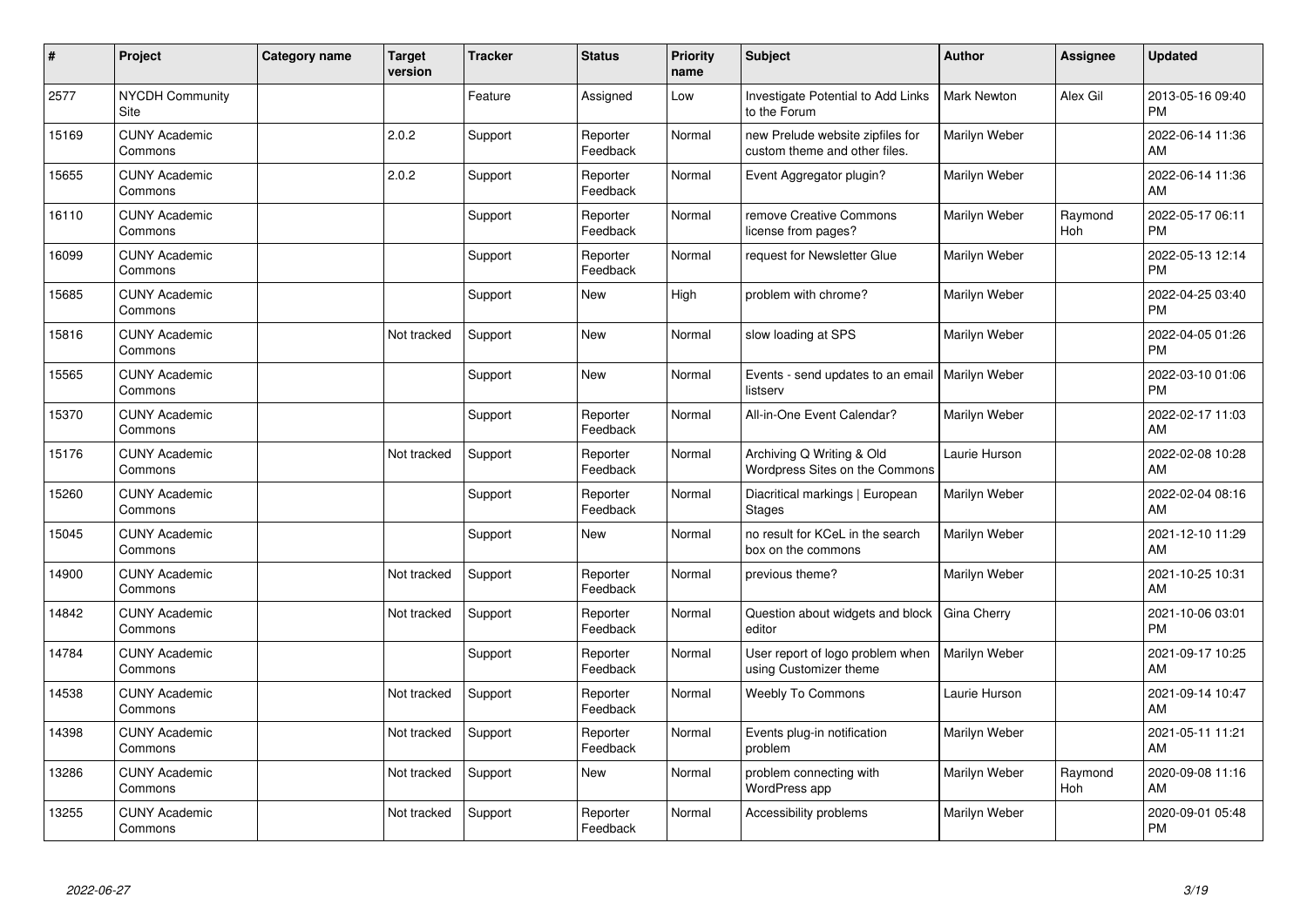| #     | Project                         | <b>Category name</b> | <b>Target</b><br>version | <b>Tracker</b> | <b>Status</b>        | Priority<br>name | <b>Subject</b>                                                                       | <b>Author</b>    | <b>Assignee</b>       | <b>Updated</b>                |
|-------|---------------------------------|----------------------|--------------------------|----------------|----------------------|------------------|--------------------------------------------------------------------------------------|------------------|-----------------------|-------------------------------|
| 13034 | <b>CUNY Academic</b><br>Commons |                      | Not tracked              | Support        | Reporter<br>Feedback | Normal           | a site is asking people to join the<br>Commons to get a download                     | Marilyn Weber    |                       | 2020-07-12 07:23<br>AM        |
| 12484 | <b>CUNY Academic</b><br>Commons |                      | Not tracked              | Support        | Reporter<br>Feedback | Normal           | Sign up Code for COIL Course<br>starting in March                                    | Laurie Hurson    | Matt Gold             | 2020-03-02 02:26<br><b>PM</b> |
| 12352 | <b>CUNY Academic</b><br>Commons |                      | Not tracked              | Support        | New                  | Normal           | "posts list" page builder block<br>option                                            | Marilyn Weber    |                       | 2020-02-03 01:29<br><b>PM</b> |
| 12328 | <b>CUNY Academic</b><br>Commons |                      | Not tracked              | Support        | <b>New</b>           | Normal           | Sign up Code for Non-CUNY<br>Faculty                                                 | Laurie Hurson    |                       | 2020-01-28 10:25<br>AM        |
| 12004 | <b>CUNY Academic</b><br>Commons |                      | Not tracked              | Support        | Reporter<br>Feedback | Normal           | Notifications for spam blog<br>comments                                              | Gina Cherry      | Raymond<br><b>Hoh</b> | 2019-11-01 12:05<br><b>PM</b> |
| 11519 | <b>CUNY Academic</b><br>Commons |                      | Not tracked              | Support        | Assigned             | Normal           | comment option not appearing                                                         | Marilyn Weber    |                       | 2019-09-24 10:28<br>AM        |
| 11848 | <b>CUNY Academic</b><br>Commons |                      | Not tracked              | Support        | Hold                 | Normal           | a Dean of Faculty wants to share<br>a large file                                     | Marilyn Weber    |                       | 2019-09-24 08:44<br>AM        |
| 11787 | <b>CUNY Academic</b><br>Commons |                      | Not tracked              | Support        | Reporter<br>Feedback | Normal           | automated comments notifications<br>on ZenDesk                                       | Marilyn Weber    |                       | 2019-08-26 06:18<br><b>PM</b> |
| 11771 | <b>CUNY Academic</b><br>Commons |                      | Not tracked              | Support        | Reporter<br>Feedback | Normal           | post displays in sections                                                            | Marilyn Weber    |                       | 2019-08-20 10:34<br>AM        |
| 11509 | <b>CUNY Academic</b><br>Commons |                      | Not tracked              | Support        | Reporter<br>Feedback | Normal           | deleted Page causing a Menu<br>problem?                                              | Marilyn Weber    |                       | 2019-06-04 09:54<br>AM        |
| 11149 | <b>CUNY Academic</b><br>Commons |                      | Not tracked              | Support        | Reporter<br>Feedback | Normal           | comments getting blocked                                                             | Marilyn Weber    | Raymond<br>Hoh        | 2019-03-26 11:40<br>AM        |
| 10657 | <b>CUNY Academic</b><br>Commons |                      | Not tracked              | Support        | Reporter<br>Feedback | Normal           | child theme problems                                                                 | Marilyn Weber    |                       | 2018-11-08 01:19<br><b>PM</b> |
| 8607  | <b>CUNY Academic</b><br>Commons |                      | Not tracked              | Support        | <b>New</b>           | Normal           | Paypal?                                                                              | Marilyn Weber    | Matt Gold             | 2018-05-15 01:37<br><b>PM</b> |
| 9207  | <b>CUNY Academic</b><br>Commons |                      | Future<br>release        | Support        | Reporter<br>Feedback | Normal           | display dashboards made in<br>Tableau?                                               | Marilyn Weber    | Boone<br>Gorges       | 2018-04-10 10:42<br>AM        |
| 14504 | <b>CUNY Academic</b><br>Commons |                      | Not tracked              | Publicity      | Reporter<br>Feedback | Normal           | Adding showcases to home page<br>menu                                                | Laurie Hurson    | Boone<br>Gorges       | 2022-01-19 03:26<br><b>PM</b> |
| 14475 | <b>CUNY Academic</b><br>Commons |                      | Not tracked              | Publicity      | New                  | Normal           | <b>OER Showcase Page</b>                                                             | Laurie Hurson    | Laurie Hurson         | 2021-09-14 10:46<br>AM        |
| 11393 | <b>CUNY Academic</b><br>Commons |                      | Not tracked              | Publicity      | <b>New</b>           | Normal           | After 1.15 release, ceate a hero<br>slide and post about adding a site<br>to a group | scott voth       | Patrick<br>Sweeney    | 2019-05-14 10:32<br>AM        |
| 6665  | <b>CUNY Academic</b><br>Commons |                      | Not tracked              | Publicity      | <b>New</b>           | Normal           | Dead Link in 1.10 announcement<br>post                                               | Paige Dupont     | <b>Stephen Real</b>   | 2016-12-01 03:11<br><b>PM</b> |
| 5298  | <b>CUNY Academic</b><br>Commons |                      | Not tracked              | Publicity      | <b>New</b>           | Normal           | Survey Pop-Up Text                                                                   | Samantha Raddatz | Samantha<br>Raddatz   | 2016-03-22 12:27<br><b>PM</b> |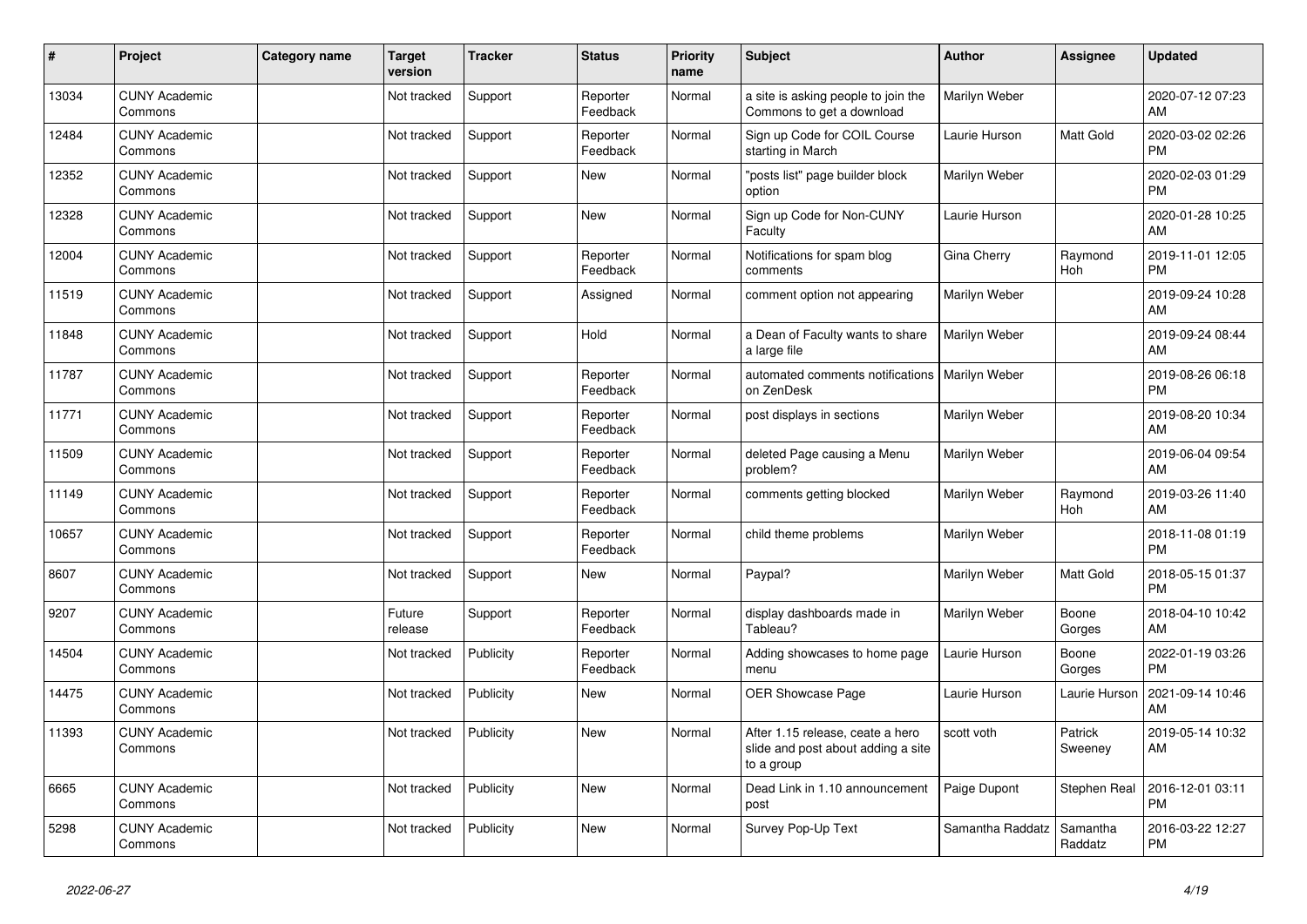| #     | Project                         | <b>Category name</b> | <b>Target</b><br>version | <b>Tracker</b> | <b>Status</b> | <b>Priority</b><br>name | Subject                                                                                   | Author              | Assignee            | <b>Updated</b>                |
|-------|---------------------------------|----------------------|--------------------------|----------------|---------------|-------------------------|-------------------------------------------------------------------------------------------|---------------------|---------------------|-------------------------------|
| 2612  | <b>CUNY Academic</b><br>Commons |                      | Not tracked              | Publicity      | Assigned      | Normal                  | Pinterest site for the Commons                                                            | local admin         | Sarah<br>Morgano    | 2016-03-04 11:19<br>AM        |
| 4235  | <b>CUNY Academic</b><br>Commons |                      | Not tracked              | Design/UX      | Assigned      | Normal                  | Explore user experience around<br>comments on forum topics vs<br>docs                     | Matt Gold           | Samantha<br>Raddatz | 2015-07-21 10:23<br>AM        |
| 10839 | <b>CUNY Academic</b><br>Commons | About page           | Not tracked              | Support        | <b>New</b>    | Normal                  | <b>Mission Statement Needs</b><br>Revision                                                | scott voth          | Matt Gold           | 2018-12-26 10:58<br>AM        |
| 2666  | <b>CUNY Academic</b><br>Commons | About page           | Not tracked              | Documentation  | Assigned      | Normal                  | <b>Update About Text</b>                                                                  | Chris Stein         | Luke Waltzer        | 2016-03-04 11:19<br>AM        |
| 8900  | <b>CUNY Academic</b><br>Commons | Accessibility        | Future<br>release        | Feature        | Assigned      | Normal                  | Look into tools to enforce<br>accessibility in WP environment                             | Matt Gold           | Boone<br>Gorges     | 2022-04-26 11:59<br>AM        |
| 8901  | <b>CUNY Academic</b><br>Commons | Accessibility        | Future<br>release        | Feature        | Assigned      | Normal                  | Theme analysis for accessibility                                                          | <b>Matt Gold</b>    | Boone<br>Gorges     | 2022-04-26 11:59<br>AM        |
| 4972  | <b>CUNY Academic</b><br>Commons | Analytics            | Not tracked              | Bug            | <b>New</b>    | Normal                  | <b>Newsletter Analytics</b>                                                               | Stephen Real        | Matt Gold           | 2015-12-09 12:54<br><b>PM</b> |
| 5581  | <b>CUNY Academic</b><br>Commons | Analytics            | Future<br>release        | Feature        | Assigned      | Normal                  | Explore alternatives to Google<br>Analytics                                               | Matt Gold           | Valerie<br>Townsend | 2020-04-17 03:12<br>PM        |
| 5679  | <b>CUNY Academic</b><br>Commons | Analytics            | Not tracked              | Feature        | <b>New</b>    | Normal                  | Logged In Users for GA                                                                    | Valerie Townsend    | Valerie<br>Townsend | 2016-06-11 09:49<br>AM        |
| 1460  | <b>CUNY Academic</b><br>Commons | Analytics            | Future<br>release        | Feature        | Assigned      | Normal                  | Update System Report                                                                      | <b>Brian Foote</b>  | Boone<br>Gorges     | 2015-11-09 06:13<br><b>PM</b> |
| 4070  | <b>CUNY Academic</b><br>Commons | Analytics            | Not tracked              | Support        | Assigned      | Normal                  | Request for JITP site analytics                                                           | Matt Gold           | Seth Persons        | 2016-02-23 03:09<br><b>PM</b> |
| 15210 | <b>CUNY Academic</b><br>Commons | Analytics            | Not tracked              | Design/UX      | <b>New</b>    | Normal                  | Google Analytics improvements                                                             | Colin McDonald      | Boone<br>Gorges     | 2022-05-24 10:47<br>AM        |
| 7022  | <b>CUNY Academic</b><br>Commons | Announcements        | Future<br>release        | <b>Bug</b>     | <b>New</b>    | Normal                  | Sitewide announcements should<br>be displayed on, and dismissable<br>from, mapped domains | <b>Boone Gorges</b> | Boone<br>Gorges     | 2018-03-22 10:18<br>AM        |
| 4635  | <b>CUNY Academic</b><br>Commons | Authentication       | Future<br>release        | Feature        | <b>New</b>    | Normal                  | Allow non-WP authentication                                                               | <b>Boone Gorges</b> | Sonja Leix          | 2019-03-01 02:05<br><b>PM</b> |
| 9720  | <b>CUNY Academic</b><br>Commons | Authentication       | Future<br>release        | Feature        | <b>New</b>    | Normal                  | The Commons should be an<br>oAuth provider                                                | <b>Boone Gorges</b> |                     | 2019-03-01 02:04<br><b>PM</b> |
| 5691  | <b>CUNY Academic</b><br>Commons | Blogs (BuddyPress)   | Future<br>release        | Bug            | Assigned      | High                    | Differing numbers on Sites display                                                        | Matt Gold           | Raymond<br>Hoh      | 2016-06-13 01:37<br>PM        |
| 8835  | <b>CUNY Academic</b><br>Commons | Blogs (BuddyPress)   | Future<br>release        | Feature        | New           | Normal                  | Extend cuny is shortlinks to sites                                                        | Luke Waltzer        | Boone<br>Gorges     | 2022-04-26 11:59<br>AM        |
| 8836  | <b>CUNY Academic</b><br>Commons | Blogs (BuddyPress)   | Future<br>release        | Feature        | Assigned      | Normal                  | Redesign site launch process                                                              | Matt Gold           | Boone<br>Gorges     | 2019-10-03 02:49<br><b>PM</b> |
| 6078  | <b>CUNY Academic</b><br>Commons | Blogs (BuddyPress)   | Future<br>release        | Feature        | New           | Normal                  | <b>Explore Adding Network Blog</b><br>Metadata Plugin                                     | Luke Waltzer        | Luke Waltzer        | 2016-10-11 10:29<br>PM        |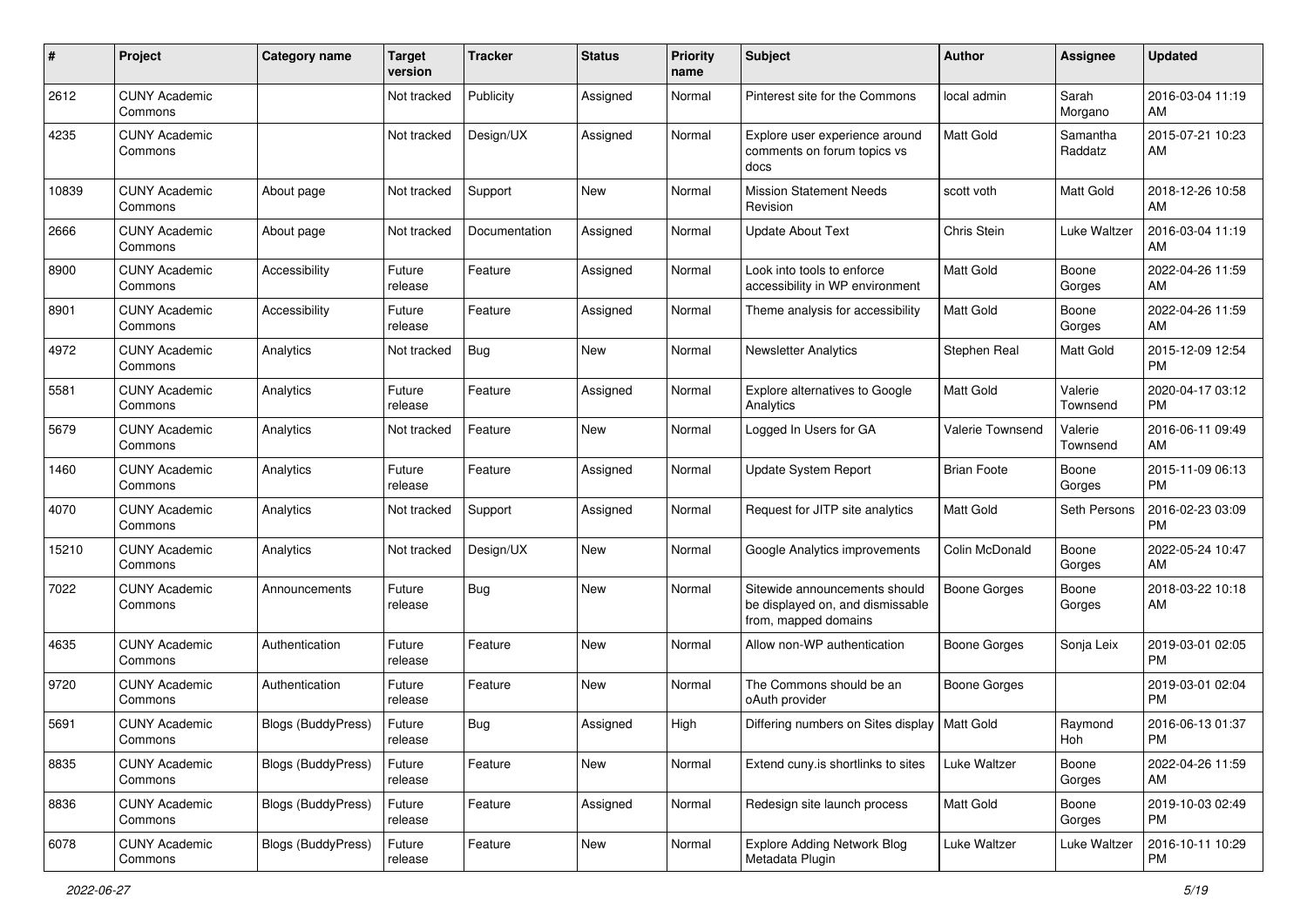| #     | Project                         | <b>Category name</b>   | <b>Target</b><br>version | <b>Tracker</b> | <b>Status</b>        | <b>Priority</b><br>name | <b>Subject</b>                                                       | <b>Author</b>       | <b>Assignee</b>     | <b>Updated</b>                |
|-------|---------------------------------|------------------------|--------------------------|----------------|----------------------|-------------------------|----------------------------------------------------------------------|---------------------|---------------------|-------------------------------|
| 12350 | <b>CUNY Academic</b><br>Commons | Blogs (BuddyPress)     | Not tracked              | Support        | Reporter<br>Feedback | Normal                  | URL creation problem                                                 | Marilyn Weber       |                     | 2020-02-03 11:27<br>AM        |
| 11243 | <b>CUNY Academic</b><br>Commons | BuddyPress (misc)      | Future<br>release        | <b>Bug</b>     | <b>New</b>           | Normal                  | Audit bp-custom.php                                                  | Raymond Hoh         | Raymond<br>Hoh      | 2022-04-26 11:59<br>AM        |
| 1423  | <b>CUNY Academic</b><br>Commons | BuddyPress (misc)      | Future<br>release        | Feature        | Assigned             | Low                     | Show an avatar for pingback<br>comment activity items                | Boone Gorges        | <b>Tahir Butt</b>   | 2016-10-24 12:03<br><b>PM</b> |
| 554   | <b>CUNY Academic</b><br>Commons | BuddyPress (misc)      | Future<br>release        | Feature        | Assigned             | Normal                  | Add Trackback notifications to<br>site-wide activity feed            | <b>Matt Gold</b>    | Boone<br>Gorges     | 2015-11-09 06:19<br><b>PM</b> |
| 2325  | <b>CUNY Academic</b><br>Commons | BuddyPress (misc)      | Future<br>release        | Feature        | Assigned             | Low                     | Profile should have separate<br>fields for first/last names          | local admin         | Boone<br>Gorges     | 2015-11-09 06:09<br><b>PM</b> |
| 310   | <b>CUNY Academic</b><br>Commons | BuddyPress (misc)      | Future<br>release        | Feature        | Assigned             | Low                     | <b>Friend Request Email</b>                                          | <b>Matt Gold</b>    | Samantha<br>Raddatz | 2015-11-09 05:08<br><b>PM</b> |
| 599   | <b>CUNY Academic</b><br>Commons | BuddyPress (misc)      | Future<br>release        | Feature        | Assigned             | Normal                  | Consider adding rating plugins for<br><b>BuddyPress/BBPress</b>      | <b>Matt Gold</b>    | Boone<br>Gorges     | 2011-08-22 06:50<br><b>PM</b> |
| 635   | <b>CUNY Academic</b><br>Commons | BuddyPress (misc)      | Future<br>release        | Feature        | Assigned             | Normal                  | Big Blue Button -<br>Videoconferencing in Groups and<br><b>Blogs</b> | <b>Matt Gold</b>    | Boone<br>Gorges     | 2011-03-14 03:24<br>PM        |
| 500   | <b>CUNY Academic</b><br>Commons | BuddyPress (misc)      | Future<br>release        | Feature        | Assigned             | Normal                  | <b>Export Group Data</b>                                             | Matt Gold           | Boone<br>Gorges     | 2010-12-19 12:09<br><b>PM</b> |
| 435   | <b>CUNY Academic</b><br>Commons | BuddyPress (misc)      | Future<br>release        | Feature        | Assigned             | Normal                  | Include Avatar Images in Forum<br>Post Notification Emails           | <b>Matt Gold</b>    | Boone<br>Gorges     | 2010-12-08 12:40<br><b>PM</b> |
| 377   | <b>CUNY Academic</b><br>Commons | BuddyPress (misc)      | Future<br>release        | Feature        | Assigned             | Normal                  | Like buttons                                                         | Matt Gold           | Boone<br>Gorges     | 2010-11-16 05:13<br><b>PM</b> |
| 58    | <b>CUNY Academic</b><br>Commons | BuddyPress (misc)      | Future<br>release        | Feature        | Assigned             | Low                     | Make member search sortable by<br>last name                          | Roberta Brody       | Boone<br>Gorges     | 2010-08-26 02:38<br><b>PM</b> |
| 7624  | <b>CUNY Academic</b><br>Commons | BuddyPress (misc)      | Future<br>release        | Design/UX      | <b>New</b>           | Normal                  | <b>BP</b> Notifications                                              | Luke Waltzer        | Paige Dupont        | 2017-02-08 10:43<br><b>PM</b> |
| 6389  | <b>CUNY Academic</b><br>Commons | <b>BuddyPress Docs</b> | Future<br>release        | Feature        | <b>New</b>           | Low                     | Make Discussion Area Visible<br>When Editing a Doc                   | Luke Waltzer        | Boone<br>Gorges     | 2016-10-21 04:16<br><b>PM</b> |
| 1417  | <b>CUNY Academic</b><br>Commons | <b>BuddyPress Docs</b> | Future<br>release        | Feature        | Assigned             | Low                     | Bulk actions for BuddyPress Docs                                     | <b>Boone Gorges</b> | Boone<br>Gorges     | 2016-10-17 10:41<br><b>PM</b> |
| 2523  | <b>CUNY Academic</b><br>Commons | <b>BuddyPress Docs</b> | Future<br>release        | Feature        | Assigned             | Normal                  | Allow Users to Upload Images to<br><b>BP</b> Docs                    | <b>Matt Gold</b>    | Boone<br>Gorges     | 2015-11-09 06:14<br><b>PM</b> |
| 1744  | <b>CUNY Academic</b><br>Commons | <b>BuddyPress Docs</b> | Future<br>release        | Feature        | Assigned             | Normal                  | Spreadsheet-style Docs                                               | Boone Gorges        | Boone<br>Gorges     | 2015-11-09 06:13<br><b>PM</b> |
| 519   | <b>CUNY Academic</b><br>Commons | <b>BuddyPress Docs</b> | Future<br>release        | Feature        | Assigned             | Low                     | TOC for individual docs - for new<br>BP "wiki-like" plugin           | scott voth          | Boone<br>Gorges     | 2015-11-09 05:54<br><b>PM</b> |
| 1422  | <b>CUNY Academic</b><br>Commons | <b>BuddyPress Docs</b> | Future<br>release        | Feature        | Assigned             | Normal                  | Make "created Doc" activity icons<br>non-mini                        | Boone Gorges        | Boone<br>Gorges     | 2015-11-09 05:48<br><b>PM</b> |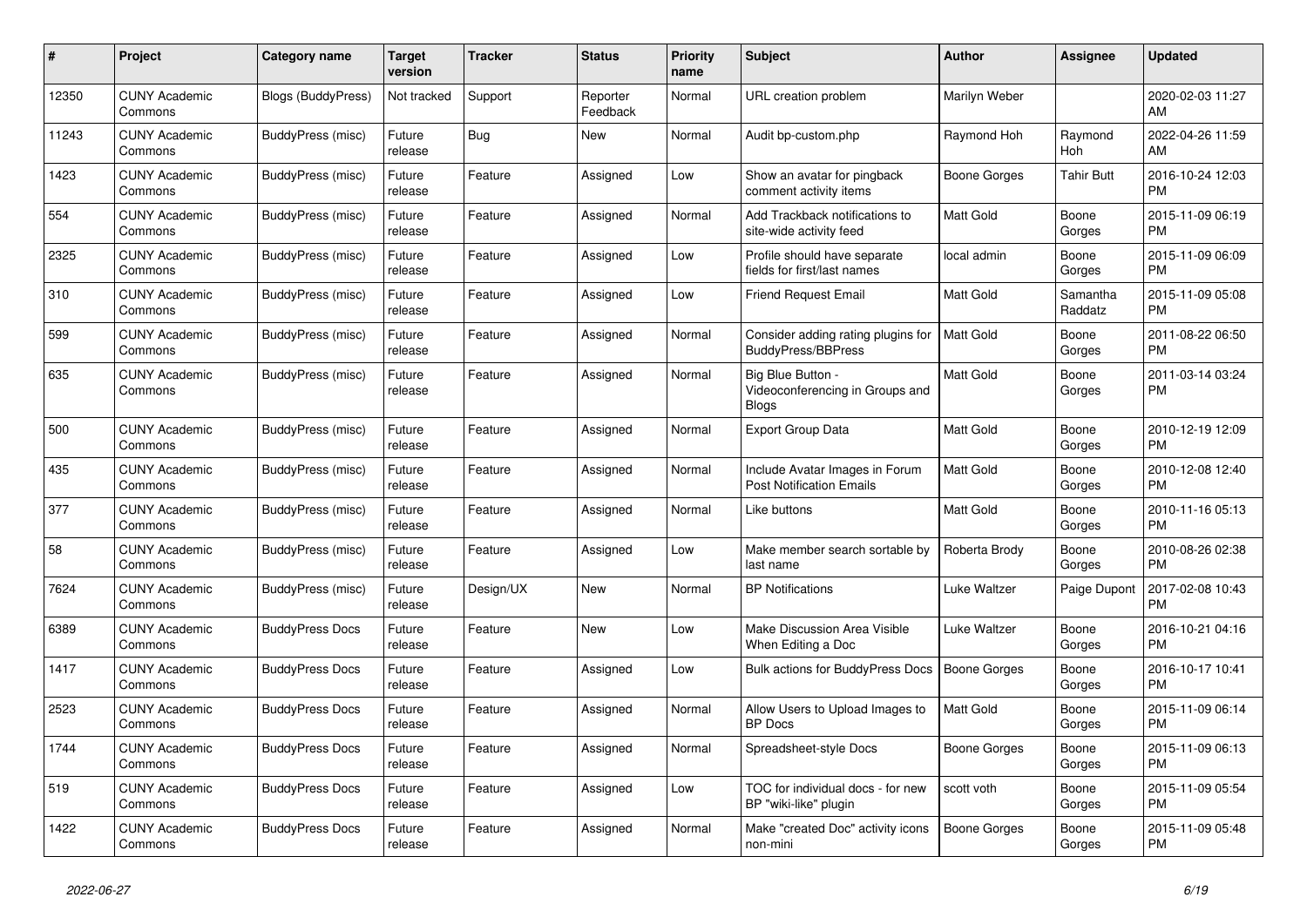| $\pmb{\#}$ | Project                         | Category name          | <b>Target</b><br>version | <b>Tracker</b> | <b>Status</b>        | <b>Priority</b><br>name | <b>Subject</b>                                                         | <b>Author</b>           | <b>Assignee</b>     | <b>Updated</b>                |
|------------|---------------------------------|------------------------|--------------------------|----------------|----------------------|-------------------------|------------------------------------------------------------------------|-------------------------|---------------------|-------------------------------|
| 618        | <b>CUNY Academic</b><br>Commons | <b>BuddyPress Docs</b> | Future<br>release        | Feature        | Assigned             | Normal                  | BuddyPress Docs: export formats                                        | <b>Boone Gorges</b>     | Boone<br>Gorges     | 2015-11-09 05:38<br><b>PM</b> |
| 4226       | <b>CUNY Academic</b><br>Commons | <b>BuddyPress Docs</b> | Future<br>release        | Design/UX      | <b>New</b>           | Normal                  | Add option to connect a Doc with<br>a Group                            | Samantha Raddatz        | Samantha<br>Raddatz | 2015-09-09 04:08<br><b>PM</b> |
| 13466      | <b>CUNY Academic</b><br>Commons | Cavalcade              | Future<br>release        | Feature        | <b>New</b>           | Normal                  | Automated cleanup for duplicate<br>Cavalcade tasks                     | Boone Gorges            | Boone<br>Gorges     | 2020-10-13 05:24<br><b>PM</b> |
| 14994      | <b>CUNY Academic</b><br>Commons | cdev.gc.cuny.edu       | Not tracked              | Support        | In Progress          | Normal                  | Clear Cache on CDEV                                                    | scott voth              | Raymond<br>Hoh      | 2021-12-07 03:51<br><b>PM</b> |
| 9060       | <b>CUNY Academic</b><br>Commons | Commons In A Box       | Not tracked              | Bug            | Hold                 | Normal                  | Problems with CBox image library<br>upload                             | Lisa Rhody              | Raymond<br>Hoh      | 2018-01-10 03:26<br><b>PM</b> |
| 4027       | <b>CUNY Academic</b><br>Commons | Commons In A Box       | Not tracked              | Design/UX      | Assigned             | Normal                  | Usability review of CBOX update<br>procedures                          | Matt Gold               | Samantha<br>Raddatz | 2015-05-11 06:36<br><b>PM</b> |
| 12438      | <b>CUNY Academic</b><br>Commons | Courses                | Not tracked              | Bug            | <b>New</b>           | Normal                  | Site appearing twice                                                   | Laurie Hurson           | Boone<br>Gorges     | 2020-02-18 01:34<br><b>PM</b> |
| 11556      | <b>CUNY Academic</b><br>Commons | Courses                | Not tracked              | <b>Bug</b>     | Reporter<br>Feedback | Normal                  | Instructor name given in course<br>listing                             | Tom Harbison            |                     | 2019-06-25 04:12<br><b>PM</b> |
| 10226      | <b>CUNY Academic</b><br>Commons | Courses                | Future<br>release        | Feature        | <b>New</b>           | Normal                  | Add "My Courses" to drop down<br>list                                  | scott voth              | Boone<br>Gorges     | 2021-11-19 12:42<br><b>PM</b> |
| 11789      | <b>CUNY Academic</b><br>Commons | Courses                | Future<br>release        | Feature        | <b>New</b>           | Normal                  | Ability to remove item from<br>Courses list                            | Laurie Hurson           | Sonja Leix          | 2019-09-24 12:28<br><b>PM</b> |
| 9420       | <b>CUNY Academic</b><br>Commons | cuny.is                | Not tracked              | Feature        | <b>New</b>           | Normal                  | Request for http://cuny.is/streams                                     | Raffi<br>Khatchadourian | Marilyn<br>Weber    | 2018-04-02 10:08<br>AM        |
| 8902       | <b>CUNY Academic</b><br>Commons | Design                 | Not tracked              | Feature        | Assigned             | Normal                  | Report back on research on<br><b>BuddyPress themes</b>                 | Matt Gold               | Michael Smith       | 2017-11-10 12:31<br><b>PM</b> |
| 2754       | <b>CUNY Academic</b><br>Commons | Design                 | Future<br>release        | Feature        | Assigned             | Normal                  | Determine strategy for CAC logo<br>handling in top header              | Micki Kaufman           | Chris Stein         | 2015-01-05 08:53<br><b>PM</b> |
| 10439      | <b>CUNY Academic</b><br>Commons | Design                 | 2.1.0                    | Design/UX      | <b>New</b>           | Normal                  | <b>Create Style Guide for Commons</b>                                  | Sonja Leix              | Sara Cannon         | 2022-06-23 06:20<br><b>PM</b> |
| 860        | <b>CUNY Academic</b><br>Commons | Design                 | Future<br>release        | Design/UX      | Assigned             | Normal                  | <b>Standardize Button Treatment</b><br>Across the Commons              | <b>Chris Stein</b>      | Chris Stein         | 2014-05-01 09:45<br>AM        |
| 16199      | <b>CUNY Academic</b><br>Commons | <b>Directories</b>     | 2.0.2                    | <b>Bug</b>     | <b>New</b>           | Normal                  | Removed "Semester" Filter from<br><b>Courses Directory</b>             | Laurie Hurson           | Boone<br>Gorges     | 2022-06-14 11:36<br>AM        |
| 4225       | <b>CUNY Academic</b><br>Commons | DiRT Integration       | Future<br>release        | Design/UX      | <b>New</b>           | Normal                  | Add information to DIRT page (in<br>Create a Group)                    | Samantha Raddatz        | <b>Matt Gold</b>    | 2015-06-26 03:14<br><b>PM</b> |
| 3524       | <b>CUNY Academic</b><br>Commons | Documentation          | Not tracked              | Documentation  | Assigned             | Normal                  | Post describing all you can do<br>when starting up a new<br>blog/group | Matt Gold               | scott voth          | 2014-10-04 12:56<br><b>PM</b> |
| 14496      | <b>CUNY Academic</b><br>Commons | Domain Mapping         | Future<br>release        | <b>Bug</b>     | <b>New</b>           | Normal                  | Mapped domain SSO uses<br>third-party cookies                          | Raymond Hoh             | Raymond<br>Hoh      | 2021-05-24 04:03<br><b>PM</b> |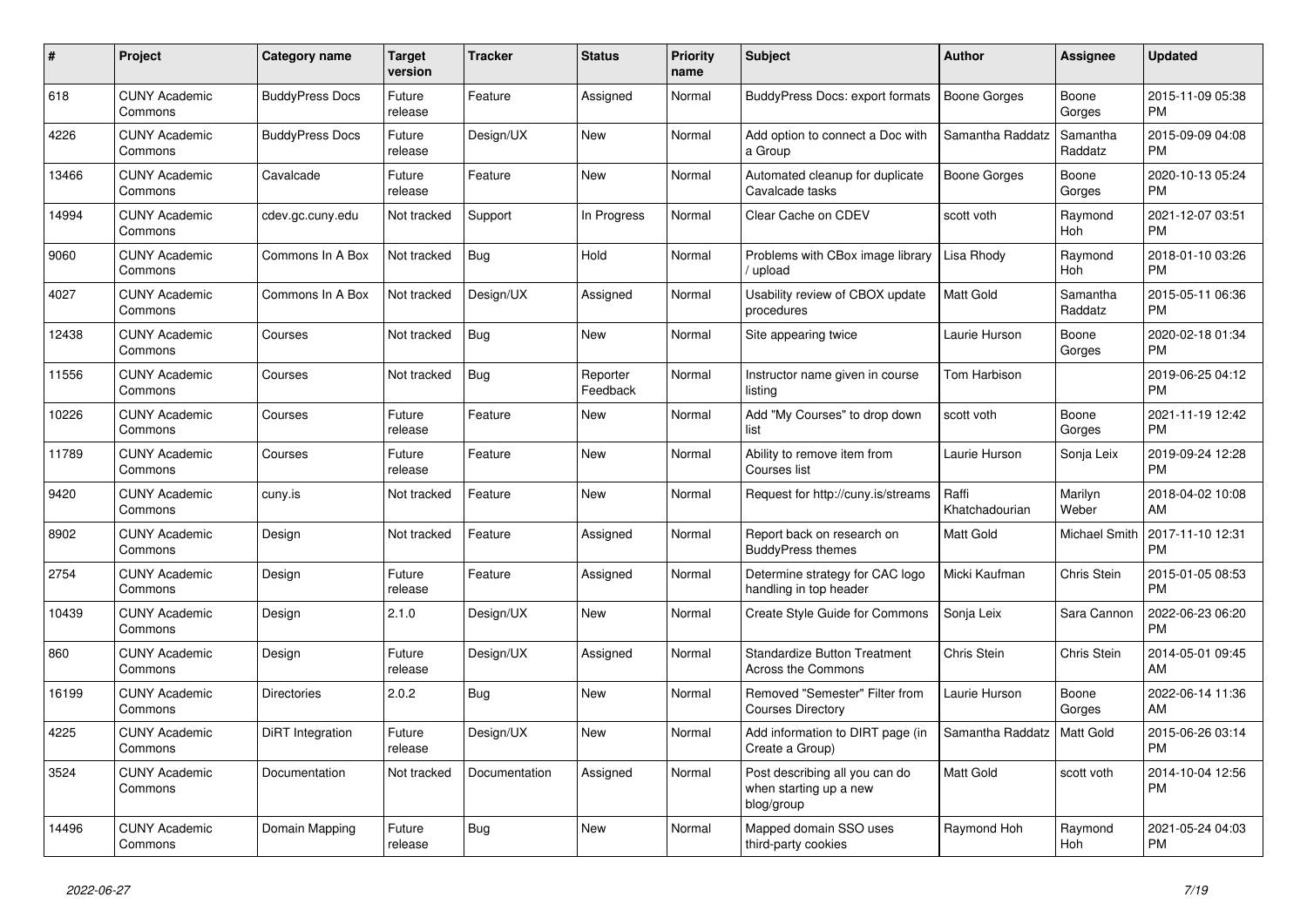| $\#$  | Project                         | <b>Category name</b>       | <b>Target</b><br>version | <b>Tracker</b> | <b>Status</b>        | <b>Priority</b><br>name | <b>Subject</b>                                                                      | <b>Author</b>           | <b>Assignee</b>       | <b>Updated</b>                |
|-------|---------------------------------|----------------------------|--------------------------|----------------|----------------------|-------------------------|-------------------------------------------------------------------------------------|-------------------------|-----------------------|-------------------------------|
| 11493 | <b>CUNY Academic</b><br>Commons | Domain Mapping             | Not tracked              | Support        | Reporter<br>Feedback | Normal                  | Domain Mapping Request - Talia<br>Schaffer                                          | scott voth              | <b>Matt Gold</b>      | 2019-08-06 08:39<br>AM        |
| 10982 | <b>CUNY Academic</b><br>Commons | Domain Mapping             | Not tracked              | Support        | Reporter<br>Feedback | Normal                  | <b>CNAME</b> question                                                               | scott voth              |                       | 2019-01-22 04:29<br><b>PM</b> |
| 1167  | <b>CUNY Academic</b><br>Commons | <b>Email Invitations</b>   | Future<br>release        | Feature        | New                  | Low                     | Allow email invitations to be<br>resent                                             | Boone Gorges            | Boone<br>Gorges       | 2015-11-12 12:53<br>AM        |
| 1165  | <b>CUNY Academic</b><br>Commons | <b>Email Invitations</b>   | Future<br>release        | Feature        | Assigned             | Low                     | Allow saved lists of invitees under<br>Send Invites                                 | Boone Gorges            | Boone<br>Gorges       | 2015-11-09 06:03<br><b>PM</b> |
| 1166  | <b>CUNY Academic</b><br>Commons | <b>Email Invitations</b>   | Future<br>release        | Feature        | <b>New</b>           | Low                     | Better organizational tools for<br>Sent Invites                                     | Boone Gorges            | Boone<br>Gorges       | 2015-11-09 06:02<br><b>PM</b> |
| 11971 | <b>CUNY Academic</b><br>Commons | <b>Email Notifications</b> | Future<br>release        | <b>Bug</b>     | Reporter<br>Feedback | Low                     | Pictures obscured in emailed post<br>notifications                                  | Marilyn Weber           | Raymond<br>Hoh        | 2019-11-21 01:14<br><b>PM</b> |
| 9979  | <b>CUNY Academic</b><br>Commons | <b>Email Notifications</b> | Not tracked              | <b>Bug</b>     | Reporter<br>Feedback | Normal                  | Reports of slow email activation<br>emails                                          | <b>Matt Gold</b>        | Boone<br>Gorges       | 2018-08-29 09:40<br><b>PM</b> |
| 15604 | <b>CUNY Academic</b><br>Commons | <b>Email Notifications</b> | Future<br>release        | Feature        | Assigned             | Normal                  | Restructure Commons Group<br>Digest Email Messages                                  | <b>Matt Gold</b>        | Boone<br>Gorges       | 2022-05-26 10:45<br>AM        |
| 12042 | <b>CUNY Academic</b><br>Commons | <b>Email Notifications</b> | Future<br>release        | Feature        | <b>New</b>           | Normal                  | Improved error logging for BPGES   Boone Gorges<br>send queue                       |                         | Boone<br>Gorges       | 2021-11-19 12:25<br><b>PM</b> |
| 5992  | <b>CUNY Academic</b><br>Commons | <b>Email Notifications</b> | Future<br>release        | Feature        | <b>New</b>           | Normal                  | Changing the From line of<br>autogenerated blog emails                              | Marilyn Weber           |                       | 2018-09-27 05:19<br><b>PM</b> |
| 333   | <b>CUNY Academic</b><br>Commons | <b>Email Notifications</b> | Future<br>release        | Feature        | Assigned             | Low                     | Delay Forum Notification Email<br>Delivery Until After Editing Period<br>Ends       | Matt Gold               | Raymond<br><b>Hoh</b> | 2015-11-09 06:01<br><b>PM</b> |
| 6749  | <b>CUNY Academic</b><br>Commons | Events                     | Future<br>release        | Bug            | <b>New</b>           | Low                     | BPEO iCal request can trigger<br>very large number of DB queries                    | Boone Gorges            | Raymond<br><b>Hoh</b> | 2016-11-15 10:09<br><b>PM</b> |
| 4438  | <b>CUNY Academic</b><br>Commons | Events                     | Future<br>release        | <b>Bug</b>     | Assigned             | Normal                  | Events Calendar - Export<br><b>Recurring Events</b>                                 | scott voth              | Daniel Jones          | 2016-05-23 04:25<br><b>PM</b> |
| 11531 | <b>CUNY Academic</b><br>Commons | Events                     | Future<br>release        | Feature        | <b>New</b>           | Normal                  | Main Events calendar should<br>include non-public events that<br>user has access to | scott voth              | Boone<br>Gorges       | 2019-06-11 10:00<br>AM        |
| 5016  | <b>CUNY Academic</b><br>Commons | Events                     | Future<br>release        | Feature        | Assigned             | Low                     | Allow comments to be posted on<br>events                                            | <b>Matt Gold</b>        | Raymond<br>Hoh        | 2019-03-01 02:23<br><b>PM</b> |
| 11077 | <b>CUNY Academic</b><br>Commons | Events                     | Not tracked              | Feature        | Reporter<br>Feedback | Normal                  | Show event category description<br>in event list view                               | Raffi<br>Khatchadourian |                       | 2019-02-12 10:38<br><b>PM</b> |
| 4481  | <b>CUNY Academic</b><br>Commons | Events                     | Future<br>release        | Feature        | <b>New</b>           | Normal                  | Group admins/mods should have<br>the ability to unlink an event from<br>the group   | <b>Boone Gorges</b>     | Boone<br>Gorges       | 2017-04-24 03:53<br><b>PM</b> |
| 5696  | <b>CUNY Academic</b><br>Commons | Events                     | Future<br>release        | Feature        | Assigned             | Normal                  | Events Calendar - display options<br>calendar aggregation /                         | <b>Matt Gold</b>        | Boone<br>Gorges       | 2016-10-13 11:44<br>AM        |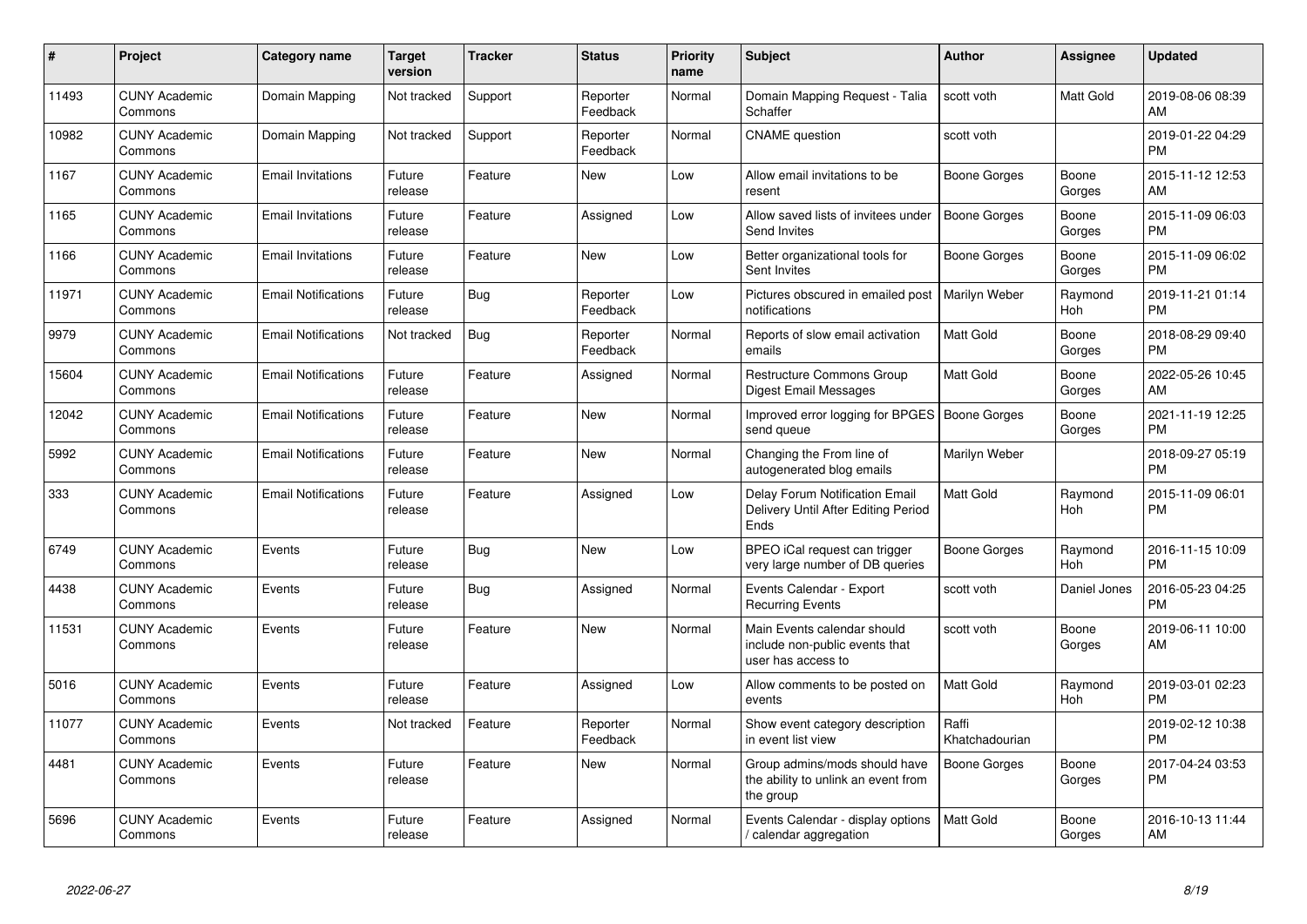| #     | Project                         | <b>Category name</b> | <b>Target</b><br>version | <b>Tracker</b> | <b>Status</b>        | <b>Priority</b><br>name | <b>Subject</b>                                                               | Author              | Assignee            | <b>Updated</b>                |
|-------|---------------------------------|----------------------|--------------------------|----------------|----------------------|-------------------------|------------------------------------------------------------------------------|---------------------|---------------------|-------------------------------|
| 4238  | <b>CUNY Academic</b><br>Commons | Events               | Future<br>release        | Feature        | Assigned             | Normal                  | Copy Events to Other Groups?                                                 | <b>Matt Gold</b>    | Boone<br>Gorges     | 2015-07-02 10:08<br>AM        |
| 4053  | <b>CUNY Academic</b><br>Commons | Events               | Future<br>release        | Feature        | Assigned             | Normal                  | Create new tab for past events                                               | <b>Matt Gold</b>    | Boone<br>Gorges     | 2015-05-12 02:10<br><b>PM</b> |
| 3475  | <b>CUNY Academic</b><br>Commons | Events               | Future<br>release        | Feature        | Assigned             | Normal                  | Request to add plugin to<br>streamline room<br>booking/appointment booking   | Naomi Barrettara    | Boone<br>Gorges     | 2014-12-01 05:14<br><b>PM</b> |
| 4903  | <b>CUNY Academic</b><br>Commons | Events               | Future<br>release        | Design/UX      | Assigned             | Normal                  | Improving visual appearance of<br>event calendars                            | <b>Matt Gold</b>    | Boone<br>Gorges     | 2016-10-13 11:51<br>AM        |
| 4592  | <b>CUNY Academic</b><br>Commons | Events               | Future<br>release        | Design/UX      | New                  | Normal                  | Event Creation - Venue Dropdown<br>Slow                                      | Samantha Raddatz    | Boone<br>Gorges     | 2015-09-14 04:56<br><b>PM</b> |
| 5317  | <b>CUNY Academic</b><br>Commons | Group Blogs          | Not tracked              | Bug            | Reporter<br>Feedback | Normal                  | Notifications of New Post Didn't<br>Come                                     | Luke Waltzer        | Samantha<br>Raddatz | 2016-03-21 10:41<br><b>PM</b> |
| 3580  | <b>CUNY Academic</b><br>Commons | Group Blogs          | Future<br>release        | Feature        | New                  | Normal                  | Multiple blogs per group                                                     | <b>Boone Gorges</b> | Boone<br>Gorges     | 2018-02-20 02:02<br><b>PM</b> |
| 8756  | <b>CUNY Academic</b><br>Commons | Group Blogs          | Future<br>release        | Feature        | Hold                 | Normal                  | Connect multiple blogs to one<br>group?                                      | Matt Gold           | Boone<br>Gorges     | 2017-09-30 10:42<br>AM        |
| 653   | <b>CUNY Academic</b><br>Commons | Group Blogs          | Future<br>release        | Feature        | Assigned             | Normal                  | Redesign Integration of Groups<br>and Blogs                                  | <b>Matt Gold</b>    | Samantha<br>Raddatz | 2015-11-09 05:40<br><b>PM</b> |
| 12091 | <b>CUNY Academic</b><br>Commons | <b>Group Files</b>   | Future<br>release        | Feature        | <b>New</b>           | Normal                  | Improved pre-upload file<br>validation for bp-group-documents                | <b>Boone Gorges</b> | Boone<br>Gorges     | 2019-11-14 01:21<br><b>PM</b> |
| 11834 | <b>CUNY Academic</b><br>Commons | <b>Group Files</b>   | Future<br>release        | Feature        | New                  | Normal                  | Improved tools for managing<br>group file folders                            | <b>Boone Gorges</b> | Sonja Leix          | 2019-09-06 03:55<br><b>PM</b> |
| 1192  | <b>CUNY Academic</b><br>Commons | <b>Group Files</b>   | Future<br>release        | Feature        | Assigned             | Low                     | When posting group files, allow<br>users to add a category without<br>saving | Matt Gold           | Raymond<br>Hoh      | 2015-11-09 05:53<br><b>PM</b> |
| 3354  | <b>CUNY Academic</b><br>Commons | <b>Group Files</b>   | Future<br>release        | Feature        | Assigned             | Low                     | Allow Group Download of Multiple<br><b>Selected Files</b>                    | Matt Gold           | Chris Stein         | 2014-08-01 08:50<br>AM        |
| 3080  | <b>CUNY Academic</b><br>Commons | <b>Group Files</b>   | Future<br>release        | Feature        | Assigned             | Low                     | Create a system to keep track of<br>file changes                             | <b>Matt Gold</b>    | Boone<br>Gorges     | 2014-02-26 10:04<br><b>PM</b> |
| 13457 | <b>CUNY Academic</b><br>Commons | Group Forums         | 2.0.2                    | Bug            | <b>New</b>           | High                    | Forum post not sending<br>notifications                                      | Filipa Calado       | Raymond<br>Hoh      | 2022-06-14 11:36<br>AM        |
| 13328 | <b>CUNY Academic</b><br>Commons | Group Forums         | Not tracked              | <b>Bug</b>     | Reporter<br>Feedback | Normal                  | cross-posting in two related<br>groups                                       | Marilyn Weber       | Raymond<br>Hoh      | 2020-09-15 10:39<br>PM        |
| 9835  | <b>CUNY Academic</b><br>Commons | Group Forums         | Future<br>release        | <b>Bug</b>     | Assigned             | Normal                  | add a "like" function?                                                       | Marilyn Weber       | <b>Erik Trainer</b> | 2018-06-05 01:49<br>PM        |
| 7928  | <b>CUNY Academic</b><br>Commons | Group Forums         | Not tracked              | <b>Bug</b>     | New                  | Normal                  | Duplicate Forum post                                                         | Luke Waltzer        | Raymond<br>Hoh      | 2017-04-11 09:27<br>PM        |
| 5268  | <b>CUNY Academic</b><br>Commons | Group Forums         | Future<br>release        | <b>Bug</b>     | Assigned             | Normal                  | Long-time to post to multiple<br>groups                                      | Luke Waltzer        | Daniel Jones        | 2016-09-07 06:31<br>PM        |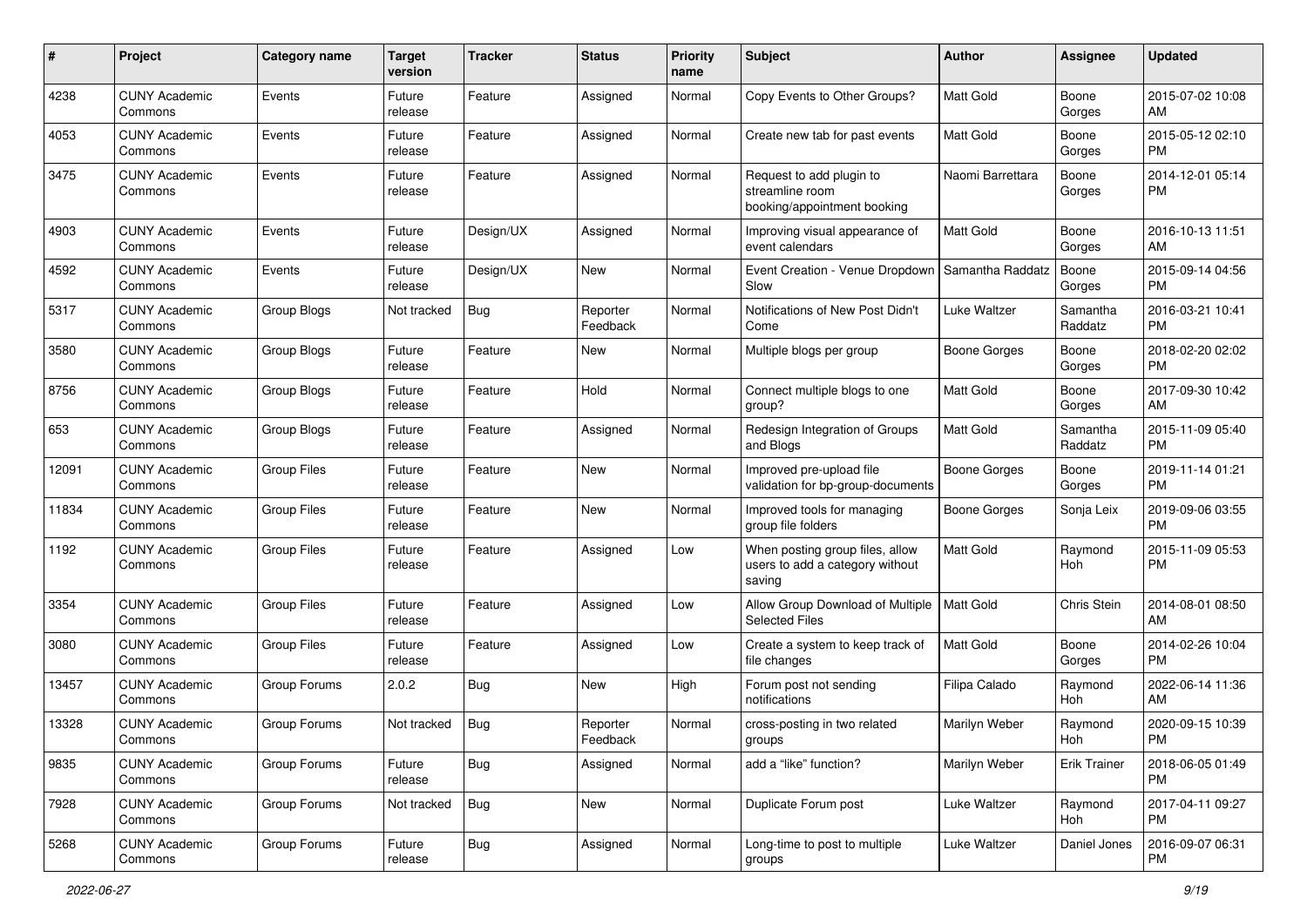| #     | Project                         | <b>Category name</b> | <b>Target</b><br>version | <b>Tracker</b> | <b>Status</b>        | <b>Priority</b><br>name | Subject                                                                                       | Author              | <b>Assignee</b>     | <b>Updated</b>                |
|-------|---------------------------------|----------------------|--------------------------|----------------|----------------------|-------------------------|-----------------------------------------------------------------------------------------------|---------------------|---------------------|-------------------------------|
| 13199 | <b>CUNY Academic</b><br>Commons | Group Forums         | Future<br>release        | Feature        | New                  | Normal                  | Favoring Groups over bbPress<br>plugin                                                        | Colin McDonald      | Colin<br>McDonald   | 2021-11-19 12:28<br>PM        |
| 13358 | <b>CUNY Academic</b><br>Commons | Group Forums         | Future<br>release        | Feature        | New                  | Normal                  | Improved UI for group forum<br>threading settings                                             | Boone Gorges        | Raymond<br>Hoh      | 2021-11-19 12:27<br><b>PM</b> |
| 10659 | <b>CUNY Academic</b><br>Commons | Group Forums         | Future<br>release        | Feature        | Assigned             | Normal                  | Post to multiple groups via email                                                             | Matt Gold           | Raymond<br>Hoh      | 2018-11-15 12:54<br>AM        |
| 3192  | <b>CUNY Academic</b><br>Commons | Group Forums         | Future<br>release        | Feature        | Assigned             | Normal                  | Customizable forum views for<br>bbPress 2.x group forums                                      | <b>Boone Gorges</b> | Raymond<br>Hoh      | 2015-11-09 12:47<br><b>PM</b> |
| 3193  | <b>CUNY Academic</b><br>Commons | Group Forums         | Future<br>release        | Feature        | Assigned             | Normal                  | bbPress 2.x dynamic roles and<br><b>RBE</b>                                                   | <b>Boone Gorges</b> | Boone<br>Gorges     | 2014-09-30 01:30<br><b>PM</b> |
| 585   | <b>CUNY Academic</b><br>Commons | Group Forums         | Future<br>release        | Feature        | Assigned             | Normal                  | Merge Forum Topics                                                                            | Sarah Morgano       | Boone<br>Gorges     | 2011-07-06 04:11<br>PM        |
| 6392  | <b>CUNY Academic</b><br>Commons | Group Forums         | Future<br>release        | Design/UX      | Assigned             | Low                     | Composition/Preview Panes in<br>Forum Posts                                                   | Luke Waltzer        | Paige Dupont        | 2016-10-21 04:26<br><b>PM</b> |
| 4221  | <b>CUNY Academic</b><br>Commons | Group Forums         | Future<br>release        | Design/UX      | Assigned             | Normal                  | Add 'Number of Posts' display<br>option to Forum page                                         | Samantha Raddatz    | Samantha<br>Raddatz | 2015-06-26 02:21<br><b>PM</b> |
| 3059  | <b>CUNY Academic</b><br>Commons | Group Forums         | Future<br>release        | Design/UX      | New                  | Normal                  | Forum Post Permissable Content<br><b>Explanatory Text</b>                                     | Chris Stein         | Chris Stein         | 2015-04-02 11:27<br>AM        |
| 3419  | <b>CUNY Academic</b><br>Commons | Group Invitations    | 1.6.14                   | Bug            | Testing<br>Required  | Normal                  | Neatening the display of<br>messages on group requests                                        | <b>Matt Gold</b>    | Boone<br>Gorges     | 2014-09-01 09:29<br><b>PM</b> |
| 2610  | <b>CUNY Academic</b><br>Commons | Group Invitations    | Future<br>release        | Feature        | Assigned             | Low                     | Request: Custom invitation<br>message to group invites                                        | local admin         | Boone<br>Gorges     | 2015-11-09 06:13<br><b>PM</b> |
| 1456  | <b>CUNY Academic</b><br>Commons | Group Invitations    | Future<br>release        | Feature        | Reporter<br>Feedback | Low                     | Invite to Group Button from Profile   Matt Gold<br>Field                                      |                     | Samantha<br>Raddatz | 2015-11-09 05:59<br><b>PM</b> |
| 3308  | <b>CUNY Academic</b><br>Commons | Group Invitations    | Future<br>release        | Feature        | Assigned             | Normal                  | Allow members to rescind group<br>invitations                                                 | <b>Matt Gold</b>    | Boone<br>Gorges     | 2015-04-01 08:53<br>PM        |
| 13650 | <b>CUNY Academic</b><br>Commons | Group Library        | Future<br>release        | Feature        | New                  | Normal                  | Forum Attachments in Group<br>Library                                                         | Laurie Hurson       |                     | 2021-11-19 12:30<br><b>PM</b> |
| 14309 | <b>CUNY Academic</b><br>Commons | Group Library        | Future<br>release        | Feature        | New                  | Normal                  | Better handling of<br>bp_group_document file<br>download attempts when file is<br>not present | <b>Boone Gorges</b> | Boone<br>Gorges     | 2021-11-19 12:28<br><b>PM</b> |
| 13370 | <b>CUNY Academic</b><br>Commons | Group Library        | Future<br>release        | Feature        | New                  | Normal                  | Library bulk deletion and folder<br>editing                                                   | Colin McDonald      | Boone<br>Gorges     | 2020-10-13 10:41<br>AM        |
| 7115  | <b>CUNY Academic</b><br>Commons | Groups (misc)        | Future<br>release        | Feature        | Reporter<br>Feedback | Normal                  | make licensing info clear during<br>group creation                                            | Matt Gold           | Raymond<br>Hoh      | 2020-12-08 11:32<br>AM        |
| 12446 | <b>CUNY Academic</b><br>Commons | Groups (misc)        | Future<br>release        | Feature        | Reporter<br>Feedback | Normal                  | Toggle default site to group forum<br>posting                                                 | Laurie Hurson       | Laurie Hurson       | 2020-03-10 11:57<br>AM        |
| 1544  | <b>CUNY Academic</b><br>Commons | Groups (misc)        | Future<br>release        | Feature        | Reporter<br>Feedback | Normal                  | Group Filtering and Sorting                                                                   | Matt Gold           | Chris Stein         | 2019-03-01 02:25<br><b>PM</b> |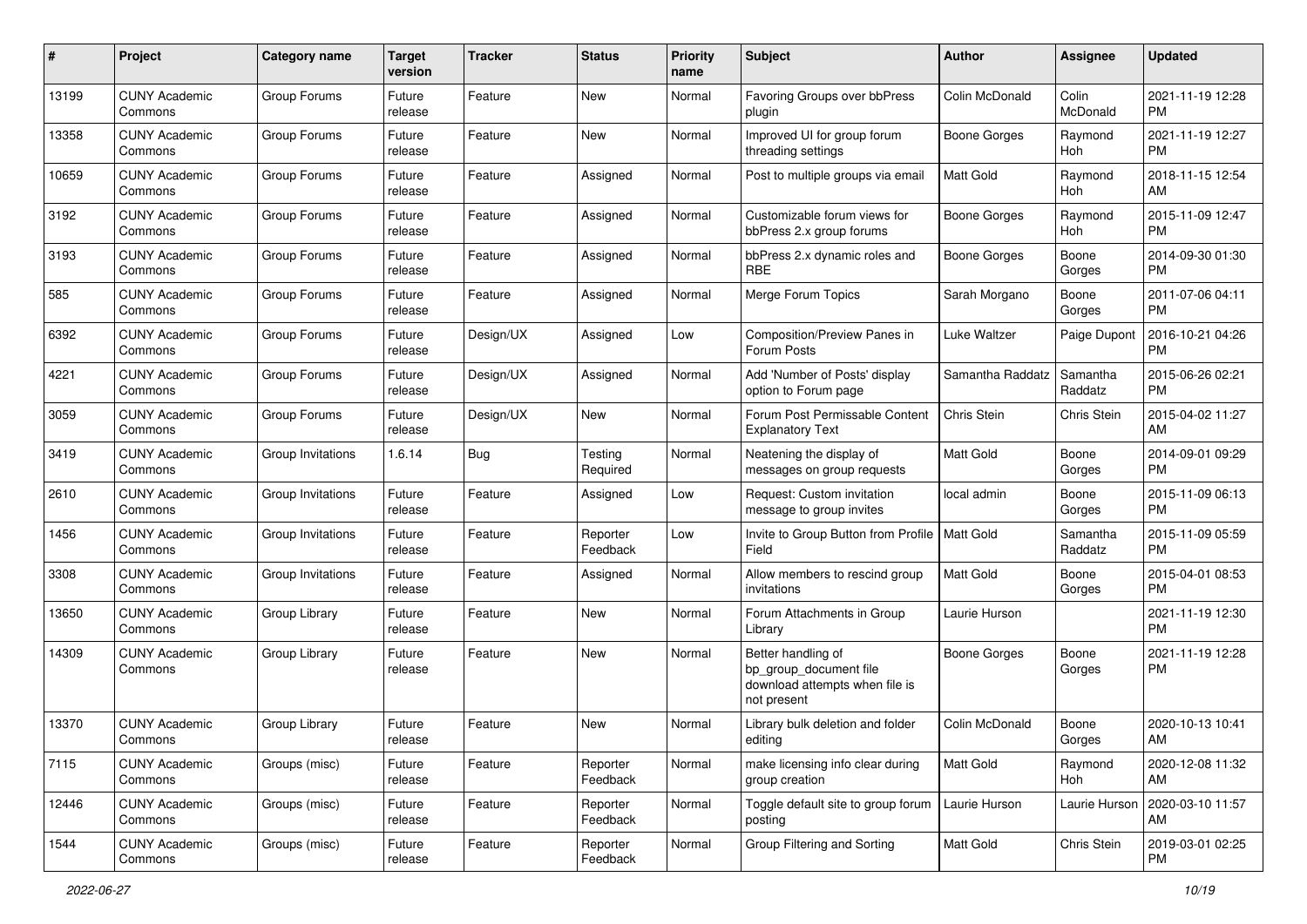| #     | Project                         | <b>Category name</b>           | <b>Target</b><br>version | <b>Tracker</b> | <b>Status</b>                       | <b>Priority</b><br>name | Subject                                                                     | Author              | <b>Assignee</b>     | <b>Updated</b>                |
|-------|---------------------------------|--------------------------------|--------------------------|----------------|-------------------------------------|-------------------------|-----------------------------------------------------------------------------|---------------------|---------------------|-------------------------------|
| 481   | <b>CUNY Academic</b><br>Commons | Groups (misc)                  | Future<br>release        | Feature        | Assigned                            | Normal                  | ability to archive inactive groups<br>and blogs                             | Michael Mandiberg   | Samantha<br>Raddatz | 2015-11-09 05:56<br>PM        |
| 3458  | <b>CUNY Academic</b><br>Commons | Groups (misc)                  | Future<br>release        | Feature        | Assigned                            | Normal                  | Filter Members of Group by<br>Campus                                        | Michael Smith       | Samantha<br>Raddatz | 2014-09-26 08:32<br><b>PM</b> |
| 9015  | <b>CUNY Academic</b><br>Commons | Groups (misc)                  | Not tracked              | Outreach       | Assigned                            | Normal                  | Email group admins the email<br>addresses of their groups                   | Matt Gold           | Matt Gold           | 2018-01-02 09:54<br>AM        |
| 11883 | <b>CUNY Academic</b><br>Commons | Help/Codex                     | Not tracked              | Support        | New                                 | Normal                  | Need Embedding Help Page<br>Update (Tableau)                                | Anthony Wheeler     | scott voth          | 2019-09-24 08:49<br>AM        |
| 12392 | <b>CUNY Academic</b><br>Commons | Help/Codex                     | Not tracked              | Documentation  | <b>New</b>                          | Normal                  | <b>Updates to Common Commons</b><br>Questions on Help Page                  | scott voth          | Margaret<br>Galvan  | 2020-02-11 10:53<br>AM        |
| 16296 | <b>CUNY Academic</b><br>Commons | Home Page                      | 2.0.2                    | Bug            | Staged for<br>Production<br>Release | Normal                  | "Visit Profile" link on Member<br>Directory page doesn't work<br>properly   | Raymond Hoh         | Raymond<br>Hoh      | 2022-06-24 07:54<br>PM        |
| 6995  | <b>CUNY Academic</b><br>Commons | Home Page                      | Not tracked              | <b>Bug</b>     | Assigned                            | Normal                  | member filter on homepage not<br>working                                    | <b>Matt Gold</b>    | Raymond<br>Hoh      | 2016-12-11 09:46<br><b>PM</b> |
| 4980  | <b>CUNY Academic</b><br>Commons | Home Page                      | Future<br>release        | Feature        | Assigned                            | Normal                  | CAC Featured Content -- Adding<br>Randomization                             | Matt Gold           | Boone<br>Gorges     | 2016-12-12 03:01<br>PM        |
| 1888  | <b>CUNY Academic</b><br>Commons | Home Page                      | Future<br>release        | Feature        | Assigned                            | Normal                  | Refactor BP MPO Activity Filter to<br>support proper pagination             | Sarah Morgano       | Boone<br>Gorges     | 2014-05-01 07:11<br><b>PM</b> |
| 1983  | <b>CUNY Academic</b><br>Commons | Home Page                      | Future<br>release        | Feature        | Assigned                            | Low                     | Media Library integration with<br>Featured Content plugin                   | <b>Boone Gorges</b> | Dominic<br>Giglio   | 2014-03-17 10:34<br>AM        |
| 10580 | <b>CUNY Academic</b><br>Commons | Information<br>Architecture    | Future<br>release        | Design/UX      | New                                 | Normal                  | Primary nav item review                                                     | <b>Boone Gorges</b> | Sara Cannon         | 2021-11-19 12:37<br><b>PM</b> |
| 13891 | <b>CUNY Academic</b><br>Commons | Internal Tools and<br>Workflow | 2.1.0                    | Feature        | New                                 | Normal                  | Migrate automated linting to<br>GitHub Actions                              | Boone Gorges        | Jeremy Felt         | 2022-05-26 10:45<br>AM        |
| 15194 | <b>CUNY Academic</b><br>Commons | Internal Tools and<br>Workflow | 2.1.0                    | Feature        | New                                 | Normal                  | PHPCS sniff for un-restored<br>switch_to_blog() calls                       | Boone Gorges        | Jeremy Felt         | 2022-05-26 10:45<br>AM        |
| 3230  | <b>CUNY Academic</b><br>Commons | Internal Tools and<br>Workflow | Not tracked              | Feature        | Assigned                            | High                    | Scripts for quicker<br>provisioning/updating of<br>development environments | <b>Boone Gorges</b> | Boone<br>Gorges     | 2016-01-26 04:54<br><b>PM</b> |
| 5234  | <b>CUNY Academic</b><br>Commons | Membership                     | Future<br>release        | Feature        | Assigned                            | Normal                  | Write Unconfirmed patch for WP                                              | <b>Boone Gorges</b> | Boone<br>Gorges     | 2016-10-24 11:18<br>AM        |
| 12382 | <b>CUNY Academic</b><br>Commons | Membership                     | Not tracked              | Support        | New                                 | Normal                  | Email request change                                                        | Marilyn Weber       | Marilyn<br>Weber    | 2020-02-06 12:56<br>PM        |
| 4535  | <b>CUNY Academic</b><br>Commons | My Commons                     | Future<br>release        | Bug            | New                                 | Low                     | My Commons filter issue                                                     | scott voth          | Raymond<br>Hoh      | 2015-09-01 11:17<br>AM        |
| 3517  | <b>CUNY Academic</b><br>Commons | My Commons                     | Future<br>release        | Feature        | Assigned                            | Normal                  | Mute/Unmute My Commons<br>updates                                           | Matt Gold           | Raymond<br>Hoh      | 2015-11-09 01:19<br><b>PM</b> |
| 3536  | <b>CUNY Academic</b><br>Commons | My Commons                     | Future<br>release        | Feature        | Assigned                            | Normal                  | Infinite Scroll on My Commons<br>page                                       | Matt Gold           | Raymond<br>Hoh      | 2015-04-13 04:42<br><b>PM</b> |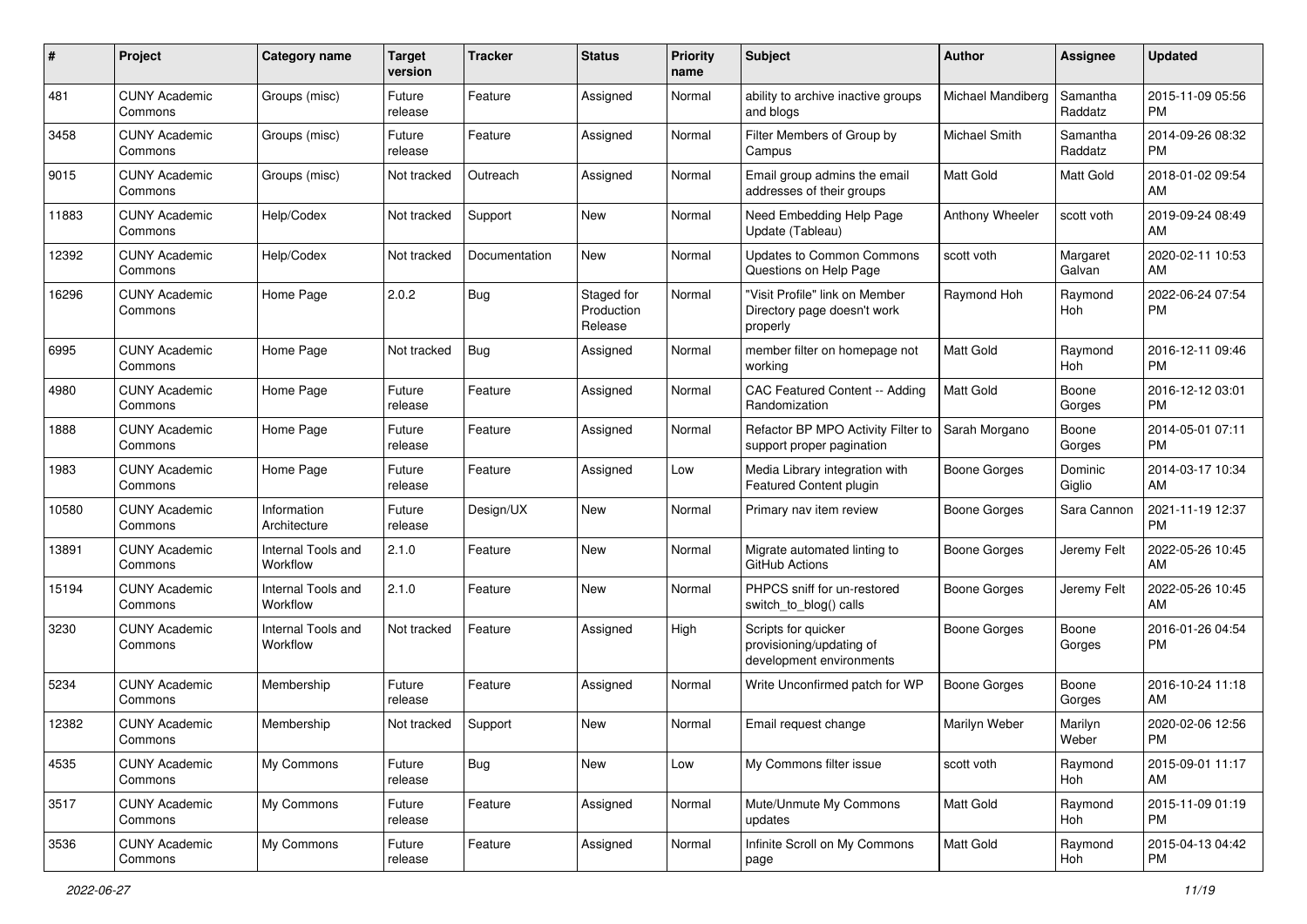| #     | Project                         | <b>Category name</b>    | <b>Target</b><br>version | <b>Tracker</b> | <b>Status</b>        | <b>Priority</b><br>name | Subject                                                                                    | Author                  | <b>Assignee</b> | <b>Updated</b>                |
|-------|---------------------------------|-------------------------|--------------------------|----------------|----------------------|-------------------------|--------------------------------------------------------------------------------------------|-------------------------|-----------------|-------------------------------|
| 3330  | <b>CUNY Academic</b><br>Commons | My Commons              | Future<br>release        | Feature        | Assigned             | Normal                  | 'Commons Information" tool                                                                 | <b>Boone Gorges</b>     | Chris Stein     | 2014-09-22 08:46<br><b>PM</b> |
| 3565  | <b>CUNY Academic</b><br>Commons | My Commons              | Not tracked              | Documentation  | New                  | Normal                  | Load Newest inconsistencies                                                                | Chris Stein             | scott voth      | 2015-11-09 01:16<br><b>PM</b> |
| 3577  | <b>CUNY Academic</b><br>Commons | My Commons              | Future<br>release        | Design/UX      | Assigned             | Normal                  | Replies to items in My Commons                                                             | <b>Matt Gold</b>        | Raymond<br>Hoh  | 2015-04-09 05:19<br><b>PM</b> |
| 8440  | <b>CUNY Academic</b><br>Commons | Onboarding              | Not tracked              | Bug            | New                  | Normal                  | <b>Create Test Email Accounts for</b><br><b>Onboarding Project</b>                         | Stephen Real            | Stephen Real    | 2017-08-01 09:49<br><b>PM</b> |
| 9028  | <b>CUNY Academic</b><br>Commons | Onboarding              | Future<br>release        | Feature        | Assigned             | Normal                  | suggest groups to new members<br>during the registration process                           | <b>Matt Gold</b>        | Chris Stein     | 2018-10-24 12:34<br><b>PM</b> |
| 9895  | <b>CUNY Academic</b><br>Commons | Onboarding              | Future<br>release        | Feature        | Assigned             | Normal                  | Add "Accept Invitation"<br>link/button/function to Group<br>and/or Site invitation emails? | Luke Waltzer            | Boone<br>Gorges | 2018-06-07 12:42<br><b>PM</b> |
| 5955  | <b>CUNY Academic</b><br>Commons | Outreach                | Future<br>release        | Feature        | Assigned             | Normal                  | Create auto-newsletter for<br>commons members                                              | <b>Matt Gold</b>        | Luke Waltzer    | 2016-08-30 10:34<br>AM        |
| 15242 | <b>CUNY Academic</b><br>Commons | Performance             | Not tracked              | <b>Bug</b>     | Reporter<br>Feedback | Normal                  | Slugist site                                                                               | Raffi<br>Khatchadourian | Boone<br>Gorges | 2022-02-07 11:14<br>AM        |
| 14908 | <b>CUNY Academic</b><br>Commons | Performance             |                          | <b>Bug</b>     | <b>New</b>           | Normal                  | Stale object cache on cdev                                                                 | Raymond Hoh             | Boone<br>Gorges | 2021-12-07 09:45<br>AM        |
| 10794 | <b>CUNY Academic</b><br>Commons | Performance             | Not tracked              | <b>Bug</b>     | New                  | Normal                  | Memcached connection<br>occasionally breaks                                                | <b>Boone Gorges</b>     | Boone<br>Gorges | 2018-12-06 03:30<br><b>PM</b> |
| 14787 | <b>CUNY Academic</b><br>Commons | <b>Plugin Packages</b>  | Future<br>release        | Feature        | New                  | Normal                  | Creating a "Design" plugin<br>package                                                      | Laurie Hurson           | scott voth      | 2022-04-27 04:56<br><b>PM</b> |
| 5827  | CUNY Academic<br>Commons        | <b>Public Portfolio</b> | Future<br>release        | Bug            | Assigned             | Normal                  | Academic Interests square<br>bracket links not working                                     | scott voth              | Chris Stein     | 2016-08-11 11:59<br><b>PM</b> |
| 14184 | <b>CUNY Academic</b><br>Commons | <b>Public Portfolio</b> | Future<br>release        | Feature        | <b>New</b>           | Normal                  | Centralized mechanism for storing<br>Campus affiliations                                   | Boone Gorges            | Boone<br>Gorges | 2022-01-04 11:35<br>AM        |
| 10354 | <b>CUNY Academic</b><br>Commons | <b>Public Portfolio</b> | Future<br>release        | Feature        | New                  | Normal                  | Opt out of Having a Profile Page                                                           | scott voth              | Chris Stein     | 2020-05-12 10:43<br>AM        |
| 3768  | <b>CUNY Academic</b><br>Commons | <b>Public Portfolio</b> | Future<br>release        | Feature        | Assigned             | Normal                  | Institutions/Past positions on<br>public portfolios                                        | Matt Gold               | Boone<br>Gorges | 2018-04-23 10:44<br>AM        |
| 2881  | <b>CUNY Academic</b><br>Commons | Public Portfolio        | Future<br>release        | Feature        | Assigned             | Normal                  | Redesign the UX for Profiles                                                               | Chris Stein             | Chris Stein     | 2016-10-13 12:45<br><b>PM</b> |
| 2013  | <b>CUNY Academic</b><br>Commons | Public Portfolio        | Future<br>release        | Feature        | Assigned             | Low                     | Have Profile Privacy Options<br>show up only for filled-in fields                          | Matt Gold               | Boone<br>Gorges | 2015-11-09 06:09<br>PM        |
| 3770  | <b>CUNY Academic</b><br>Commons | Public Portfolio        | Future<br>release        | Feature        | Assigned             | Normal                  | Improve Layout/Formatting of<br>Positions Area on Public<br>Portfolios                     | Matt Gold               | Chris Stein     | 2015-04-01 09:17<br>PM        |
| 3042  | <b>CUNY Academic</b><br>Commons | Public Portfolio        | Future<br>release        | Feature        | Assigned             | Normal                  | Browsing member interests                                                                  | Matt Gold               | Boone<br>Gorges | 2015-03-21 09:04<br><b>PM</b> |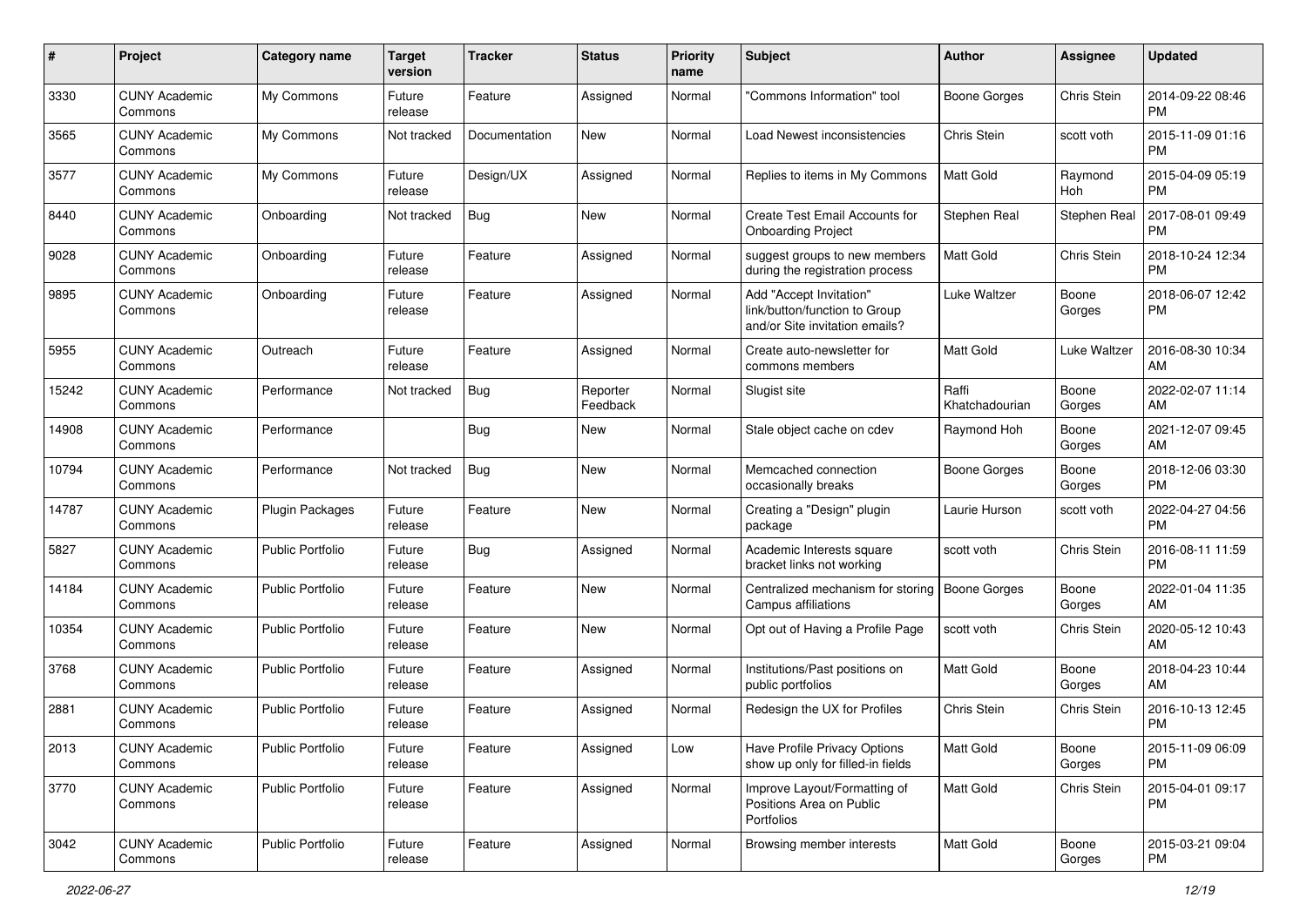| #     | Project                         | <b>Category name</b>    | <b>Target</b><br>version | <b>Tracker</b> | <b>Status</b>        | <b>Priority</b><br>name | <b>Subject</b>                                                                 | Author              | <b>Assignee</b>     | <b>Updated</b>                |
|-------|---------------------------------|-------------------------|--------------------------|----------------|----------------------|-------------------------|--------------------------------------------------------------------------------|---------------------|---------------------|-------------------------------|
| 2832  | <b>CUNY Academic</b><br>Commons | <b>Public Portfolio</b> | Future<br>release        | Feature        | Assigned             | Normal                  | Improve interface for (not)<br>auto-linking profile fields                     | <b>Boone Gorges</b> | Chris Stein         | 2015-01-05 08:52<br><b>PM</b> |
| 2753  | <b>CUNY Academic</b><br>Commons | <b>Public Portfolio</b> | Future<br>release        | Feature        | New                  | Normal                  | Create actual actual tagification in<br>academic interests and other<br>fields | Micki Kaufman       | Boone<br>Gorges     | 2015-01-05 08:52<br><b>PM</b> |
| 3220  | <b>CUNY Academic</b><br>Commons | <b>Public Portfolio</b> | Future<br>release        | Feature        | Assigned             | Normal                  | Add indent/outdent option to<br>Formatting Buttons on Profile<br>Page          | <b>Matt Gold</b>    | Boone<br>Gorges     | 2014-05-21 10:39<br><b>PM</b> |
| 3048  | <b>CUNY Academic</b><br>Commons | <b>Public Portfolio</b> | Future<br>release        | Feature        | <b>New</b>           | Low                     | Images for rich text profile fields                                            | <b>Boone Gorges</b> | Boone<br>Gorges     | 2014-02-19 12:56<br><b>PM</b> |
| 11496 | <b>CUNY Academic</b><br>Commons | <b>Public Portfolio</b> | 1.15.2                   | Support        | <b>New</b>           | Normal                  | Replace Twitter Icon on Member<br>Portfolio page                               | scott voth          | Boone<br>Gorges     | 2019-06-06 01:03<br><b>PM</b> |
| 4622  | <b>CUNY Academic</b><br>Commons | <b>Public Portfolio</b> | Future<br>release        | Design/UX      | New                  | Normal                  | <b>Profile Visibility Settings</b>                                             | Samantha Raddatz    | Samantha<br>Raddatz | 2015-09-21 12:18<br><b>PM</b> |
| 4404  | <b>CUNY Academic</b><br>Commons | <b>Public Portfolio</b> | Future<br>release        | Design/UX      | Assigned             | Normal                  | Change color of permissions info<br>on portfolio editing interface             | <b>Matt Gold</b>    | Samantha<br>Raddatz | 2015-08-11 05:28<br><b>PM</b> |
| 4253  | <b>CUNY Academic</b><br>Commons | <b>Public Portfolio</b> | Future<br>release        | Design/UX      | <b>New</b>           | Normal                  | Encourage users to add portfolio<br>content                                    | Samantha Raddatz    | Samantha<br>Raddatz | 2015-07-07 11:32<br>AM        |
| 9643  | <b>CUNY Academic</b><br>Commons | Publicity               | Not tracked              | Feature        | New                  | Normal                  | Create a page on the Commons<br>for logos etc.                                 | Stephen Real        | Stephen Real        | 2018-04-24 10:53<br>AM        |
| 6115  | <b>CUNY Academic</b><br>Commons | Publicity               | Not tracked              | Feature        | Assigned             | Normal                  | create digital signage for GC                                                  | <b>Matt Gold</b>    | scott voth          | 2016-10-11 10:09<br><b>PM</b> |
| 12247 | <b>CUNY Academic</b><br>Commons | Publicity               | Not tracked              | Support        | New                  | Normal                  | <b>Screenshot of First Commons</b><br>Homepage                                 | scott voth          | scott voth          | 2020-01-14 12:08<br><b>PM</b> |
| 6014  | <b>CUNY Academic</b><br>Commons | Publicity               | Future<br>release        | Publicity      | Reporter<br>Feedback | Normal                  | Google search listing                                                          | Matt Gold           | Boone<br>Gorges     | 2016-09-21 03:48<br><b>PM</b> |
| 3510  | <b>CUNY Academic</b><br>Commons | Publicity               | 1.7                      | Publicity      | Assigned             | Normal                  | Post on the News Blog re: 'My<br>Commons'                                      | Micki Kaufman       | Sarah<br>Morgano    | 2014-10-15 11:18<br>AM        |
| 3511  | <b>CUNY Academic</b><br>Commons | Publicity               | 1.7                      | Publicity      | Assigned             | Normal                  | Social media for 1.7                                                           | Micki Kaufman       | Sarah<br>Morgano    | 2014-10-14 03:32<br><b>PM</b> |
| 3509  | <b>CUNY Academic</b><br>Commons | Publicity               | 1.7                      | Publicity      | New                  | Normal                  | Create 1.7 digital signage imagery                                             | Micki Kaufman       | Marilyn<br>Weber    | 2014-10-01 12:40<br><b>PM</b> |
| 3506  | <b>CUNY Academic</b><br>Commons | Publicity               | 1.7                      | Publicity      | <b>New</b>           | Normal                  | Prepare 1.7 email messaging                                                    | Micki Kaufman       | Micki<br>Kaufman    | 2014-10-01 12:36<br>PM        |
| 11945 | <b>CUNY Academic</b><br>Commons | Reckoning               | Future<br>release        | Feature        | Reporter<br>Feedback | Normal                  | Add Comments bubble to<br>Reckoning views                                      | Boone Gorges        | Boone<br>Gorges     | 2019-11-12 05:14<br><b>PM</b> |
| 3615  | <b>CUNY Academic</b><br>Commons | Redmine                 | Not tracked              | Feature        | New                  | Low                     | Create Redmine issues via email                                                | Dominic Giglio      | Boone<br>Gorges     | 2017-11-16 11:36<br>AM        |
| 940   | <b>CUNY Academic</b><br>Commons | Redmine                 | Future<br>release        | Feature        | Assigned             | Low                     | Communication with users after<br>releases                                     | Matt Gold           | Dominic<br>Giglio   | 2012-09-09 04:36<br><b>PM</b> |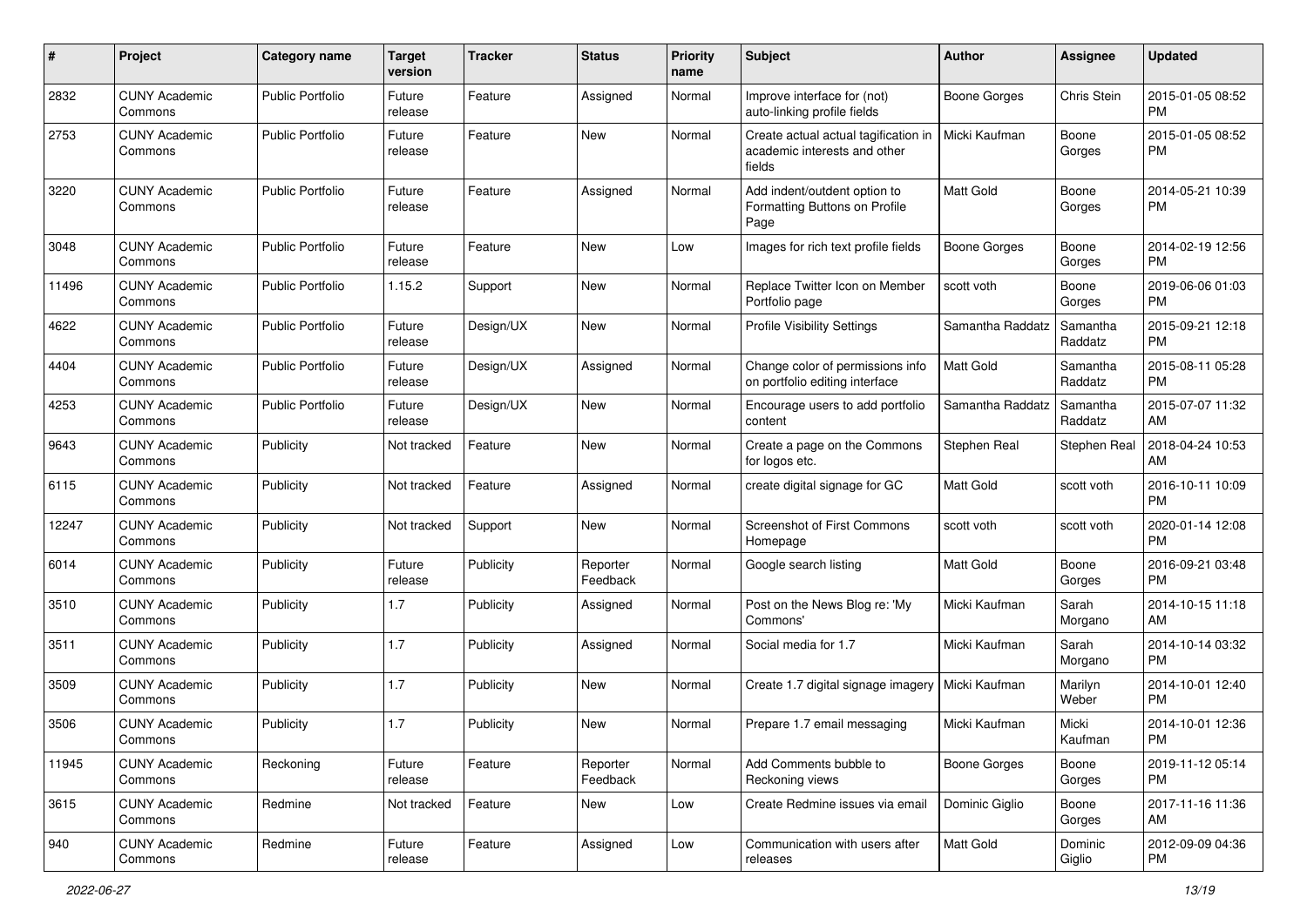| #     | Project                         | <b>Category name</b>     | <b>Target</b><br>version | <b>Tracker</b> | <b>Status</b>                       | <b>Priority</b><br>name | Subject                                                                     | Author              | Assignee            | <b>Updated</b>                |
|-------|---------------------------------|--------------------------|--------------------------|----------------|-------------------------------------|-------------------------|-----------------------------------------------------------------------------|---------------------|---------------------|-------------------------------|
| 11860 | <b>CUNY Academic</b><br>Commons | Registration             | Future<br>release        | Feature        | New                                 | Normal                  | <b>Ensure Students Are Aware They</b><br>Can Use Aliases At Registration    | scott voth          |                     | 2019-09-24 08:46<br>AM        |
| 5225  | <b>CUNY Academic</b><br>Commons | Registration             | Future<br>release        | Feature        | Assigned                            | Normal                  | On-boarding Issues                                                          | Luke Waltzer        | Samantha<br>Raddatz | 2016-02-12 02:58<br><b>PM</b> |
| 308   | <b>CUNY Academic</b><br>Commons | Registration             | Future<br>release        | Feature        | New                                 | Normal                  | Group recommendations for<br>signup process                                 | <b>Boone Gorges</b> | Samantha<br>Raddatz | 2015-11-09 05:07<br><b>PM</b> |
| 370   | <b>CUNY Academic</b><br>Commons | Registration             | Future<br>release        | Feature        | Assigned                            | High                    | <b>Guest Accounts</b>                                                       | <b>Matt Gold</b>    | Matt Gold           | 2015-04-09 09:33<br><b>PM</b> |
| 10273 | <b>CUNY Academic</b><br>Commons | Registration             | Not tracked              | Support        | Reporter<br>Feedback                | Normal                  | users combining CF and campus<br>address                                    | Marilyn Weber       |                     | 2019-09-18 10:58<br>AM        |
| 16177 | <b>CUNY Academic</b><br>Commons | Reply By Email           |                          | <b>Bug</b>     | <b>New</b>                          | Normal                  | Switch to Inbound mode for RBE                                              | Raymond Hoh         | Raymond<br>Hoh      | 2022-05-30 04:32<br><b>PM</b> |
| 13430 | <b>CUNY Academic</b><br>Commons | Reply By Email           | Not tracked              | <b>Bug</b>     | New                                 | Normal                  | Delay in RBE                                                                | Luke Waltzer        | Raymond<br>Hoh      | 2020-10-13 11:16<br>AM        |
| 8991  | <b>CUNY Academic</b><br>Commons | Reply By Email           | Not tracked              | <b>Bug</b>     | Hold                                | Normal                  | RBE duplicate email message<br>issue                                        | <b>Matt Gold</b>    | Raymond<br>Hoh      | 2018-02-18 08:53<br><b>PM</b> |
| 6671  | <b>CUNY Academic</b><br>Commons | Reply By Email           | Not tracked              | <b>Bug</b>     | Assigned                            | Normal                  | "Post too often" RBE error<br>message                                       | <b>Matt Gold</b>    | Raymond<br>Hoh      | 2016-11-11 09:55<br>AM        |
| 8976  | <b>CUNY Academic</b><br>Commons | Reply By Email           | Not tracked              | Feature        | Assigned                            | Normal                  | Package RBE new topics<br>posting?                                          | Matt Gold           | Raymond<br>Hoh      | 2017-12-04 02:34<br><b>PM</b> |
| 3369  | <b>CUNY Academic</b><br>Commons | Reply By Email           | Not tracked              | Outreach       | Hold                                | Normal                  | Release reply by email to WP<br>plugin directory                            | <b>Matt Gold</b>    | Raymond<br>Hoh      | 2016-03-01 12:46<br><b>PM</b> |
| 3002  | <b>CUNY Academic</b><br>Commons | Search                   | Future<br>release        | Feature        | Assigned                            | Normal                  | Overhaul CAC search by using<br>external search appliance                   | <b>Boone Gorges</b> | Boone<br>Gorges     | 2020-07-15 03:05<br><b>PM</b> |
| 3662  | <b>CUNY Academic</b><br>Commons | <b>SEO</b>               | Future<br>release        | Feature        | Assigned                            | Normal                  | Duplicate Content/SEO/Google<br>issues                                      | <b>Matt Gold</b>    | Raymond<br>Hoh      | 2015-04-13 04:37<br><b>PM</b> |
| 9729  | <b>CUNY Academic</b><br>Commons | <b>SEO</b>               | Not tracked              | Support        | New                                 | Normal                  | 503 Errors showing on<br>newlaborforum.cuny.edu                             | Diane Krauthamer    | Raymond<br>Hoh      | 2018-05-22 04:48<br><b>PM</b> |
| 13048 | <b>CUNY Academic</b><br>Commons | Shortcodes and<br>embeds | Future<br>release        | Feature        | New                                 | Normal                  | Jupyter Notebooks support                                                   | <b>Boone Gorges</b> |                     | 2020-07-14 11:46<br>AM        |
| 13331 | <b>CUNY Academic</b><br>Commons | Site cloning             | Future<br>release        | <b>Bug</b>     | New                                 | Normal                  | Combine Site Template and<br>Clone operations                               | <b>Boone Gorges</b> | Jeremy Felt         | 2021-11-19 12:39<br><b>PM</b> |
| 16291 | <b>CUNY Academic</b><br>Commons | Site cloning             | 2.0.2                    | Support        | Staged for<br>Production<br>Release | Normal                  | Images coming up blank in Media   Marilyn Weber<br>Library                  |                     | Ravmond<br>Hoh      | 2022-06-23 08:28<br>PM        |
| 7981  | <b>CUNY Academic</b><br>Commons | Social Paper             | Future<br>release        | <b>Bug</b>     | New                                 | Normal                  | Social Paper comments should<br>not go to spam                              | Luke Waltzer        | Boone<br>Gorges     | 2018-04-16 03:52<br><b>PM</b> |
| 7663  | <b>CUNY Academic</b><br>Commons | Social Paper             | Future<br>release        | <b>Bug</b>     | New                                 | Normal                  | Social Paper notifications not<br>formatted correctly on secondary<br>sites | <b>Boone Gorges</b> | Boone<br>Gorges     | 2018-04-16 03:52<br><b>PM</b> |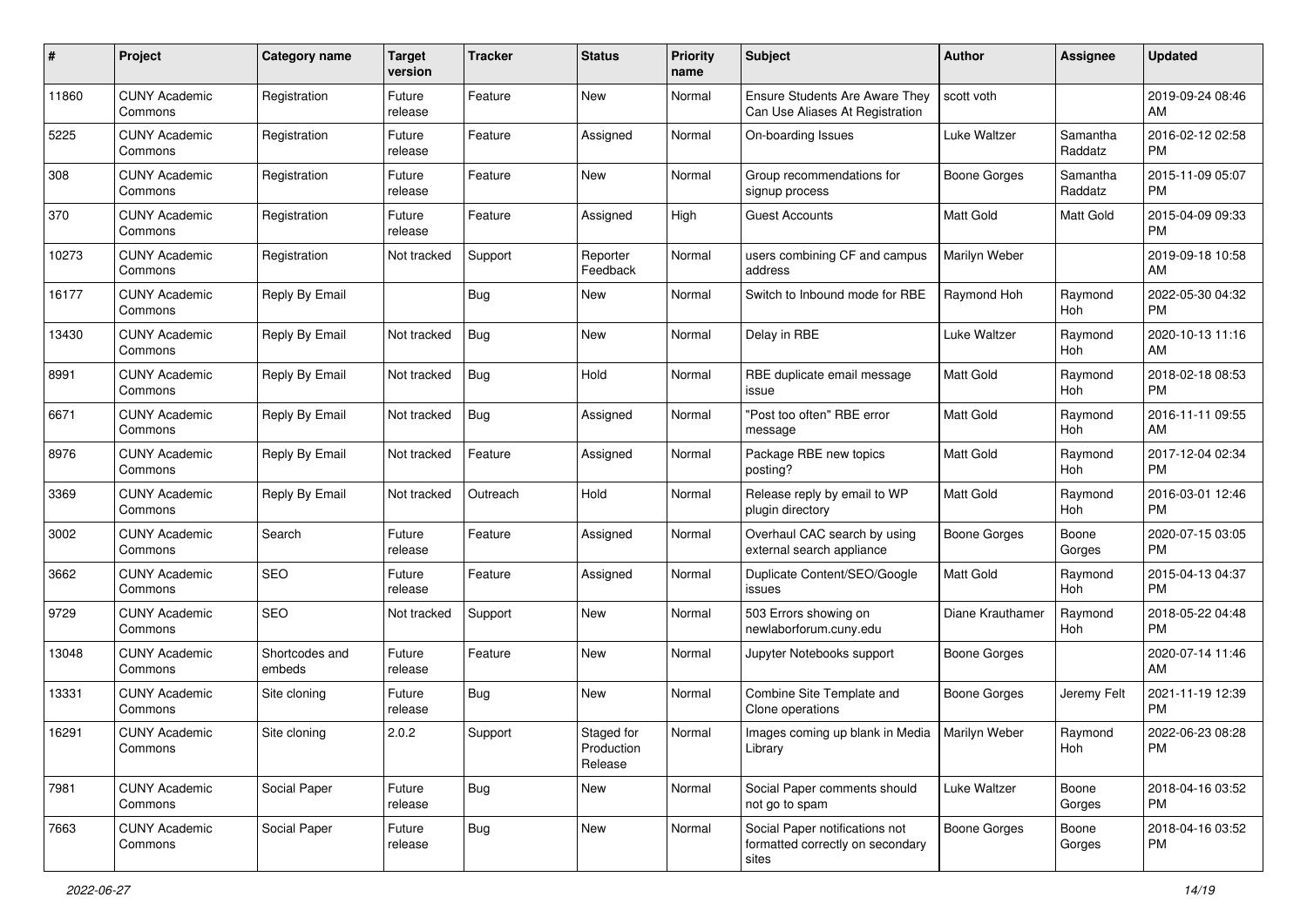| #     | Project                         | <b>Category name</b>    | <b>Target</b><br>version | <b>Tracker</b> | <b>Status</b>        | <b>Priority</b><br>name | <b>Subject</b>                                                                                                                                        | Author                  | <b>Assignee</b>     | <b>Updated</b>                |
|-------|---------------------------------|-------------------------|--------------------------|----------------|----------------------|-------------------------|-------------------------------------------------------------------------------------------------------------------------------------------------------|-------------------------|---------------------|-------------------------------|
| 5488  | <b>CUNY Academic</b><br>Commons | Social Paper            | Future<br>release        | <b>Bug</b>     | <b>New</b>           | Normal                  | Add a "last edited by" field to<br>Social Paper group directories                                                                                     | <b>Boone Gorges</b>     |                     | 2016-04-21 10:05<br><b>PM</b> |
| 5282  | <b>CUNY Academic</b><br>Commons | Social Paper            | Future<br>release        | Bug            | New                  | Normal                  | Replying via email directs to<br>paper but not individual comment.                                                                                    | Marilyn Weber           | Raymond<br>Hoh      | 2016-03-02 01:48<br><b>PM</b> |
| 5050  | <b>CUNY Academic</b><br>Commons | Social Paper            | Future<br>release        | Feature        | New                  | Low                     | Making comments visible in SP<br>editing mode (SP suggestion #1)                                                                                      | Marilyn Weber           | Samantha<br>Raddatz | 2019-09-17 11:10<br><b>PM</b> |
| 8898  | <b>CUNY Academic</b><br>Commons | Social Paper            | Not tracked              | Feature        | Assigned             | Normal                  | Usage data on docs and social<br>paper                                                                                                                | <b>Matt Gold</b>        | Matt Gold           | 2017-11-16 11:32<br>AM        |
| 5199  | <b>CUNY Academic</b><br>Commons | Social Paper            | Future<br>release        | Feature        | <b>New</b>           | Normal                  | add tables to the SP editor                                                                                                                           | Marilyn Weber           |                     | 2016-10-24 11:27<br>AM        |
| 5489  | <b>CUNY Academic</b><br>Commons | Social Paper            | Future<br>release        | Feature        | <b>New</b>           | Normal                  | Asc/desc sorting for Social Paper<br>directories                                                                                                      | <b>Boone Gorges</b>     |                     | 2016-04-21 10:06<br><b>PM</b> |
| 5053  | <b>CUNY Academic</b><br>Commons | Social Paper            | Future<br>release        | Feature        | New                  | Low                     | Scrollable menu to add readers<br>(SP suggestion #4)                                                                                                  | Marilyn Weber           | Samantha<br>Raddatz | 2016-04-21 05:21<br><b>PM</b> |
| 5397  | <b>CUNY Academic</b><br>Commons | Social Paper            | Future<br>release        | Feature        | New                  | Normal                  | frustrating to have to<br>enable/disable in SP                                                                                                        | Marilyn Weber           | Samantha<br>Raddatz | 2016-04-20 03:39<br><b>PM</b> |
| 5205  | <b>CUNY Academic</b><br>Commons | Social Paper            | Future<br>release        | Feature        | <b>New</b>           | Normal                  | Social Paper folders                                                                                                                                  | Marilyn Weber           |                     | 2016-02-11 10:24<br><b>PM</b> |
| 5058  | <b>CUNY Academic</b><br>Commons | Social Paper            | Future<br>release        | Feature        | New                  | Low                     | Can there be a clearer signal that<br>even when comments have<br>already been made you add<br>comments by clicking on the side?<br>(SP suggestion #5) | Marilyn Weber           | Samantha<br>Raddatz | 2016-02-11 10:24<br><b>PM</b> |
| 5052  | <b>CUNY Academic</b><br>Commons | Social Paper            | Future<br>release        | Feature        | New                  | Low                     | Sentence by sentence or line by<br>line comments (SP suggestion #3)                                                                                   | Marilyn Weber           | Boone<br>Gorges     | 2016-02-11 10:24<br><b>PM</b> |
| 13975 | <b>CUNY Academic</b><br>Commons | Social Paper            | Not tracked              | Support        | Reporter<br>Feedback | Normal                  | can't approve comments on<br>Social Paper paper                                                                                                       | Marilyn Weber           |                     | 2021-02-12 09:33<br>AM        |
| 5182  | <b>CUNY Academic</b><br>Commons | Social Paper            | Future<br>release        | Design/UX      | New                  | Normal                  | "Publishing" a private paper on<br>social paper?                                                                                                      | Raffi<br>Khatchadourian | Boone<br>Gorges     | 2016-10-13 04:12<br><b>PM</b> |
| 5183  | <b>CUNY Academic</b><br>Commons | Social Paper            | Future<br>release        | Design/UX      | <b>New</b>           | Normal                  | Creating a new paper when<br>viewing an existing paper                                                                                                | Raffi<br>Khatchadourian | Samantha<br>Raddatz | 2016-02-02 12:09<br><b>PM</b> |
| 6426  | <b>CUNY Academic</b><br>Commons | Spam/Spam<br>Prevention | Future<br>release        | Feature        | Assigned             | Normal                  | Force captcha on all comments?                                                                                                                        | <b>Matt Gold</b>        | <b>Tahir Butt</b>   | 2016-10-24 02:06<br>PM        |
| 14439 | <b>CUNY Academic</b><br>Commons | Spam/Spam<br>Prevention | 2.0.2                    | Support        | Assigned             | Normal                  | Aprroved comments held for<br>moderation                                                                                                              | Laurie Hurson           | Raymond<br>Hoh      | 2022-06-14 11:36<br>AM        |
| 8666  | <b>CUNY Academic</b><br>Commons | Teaching                | Not tracked              | Documentation  | Assigned             | Normal                  | Create Teaching on the<br>Commons Resource Page                                                                                                       | Matt Gold               | Laurie Hurson       | 2019-09-23 03:16<br><b>PM</b> |
| 3090  | <b>CUNY Academic</b><br>Commons | Twitter page            | Future<br>release        | Feature        | Assigned             | Normal                  | Prevent Retweets from showing<br>up on Commons twitter page                                                                                           | Matt Gold               | <b>Tahir Butt</b>   | 2016-10-24 11:31<br>AM        |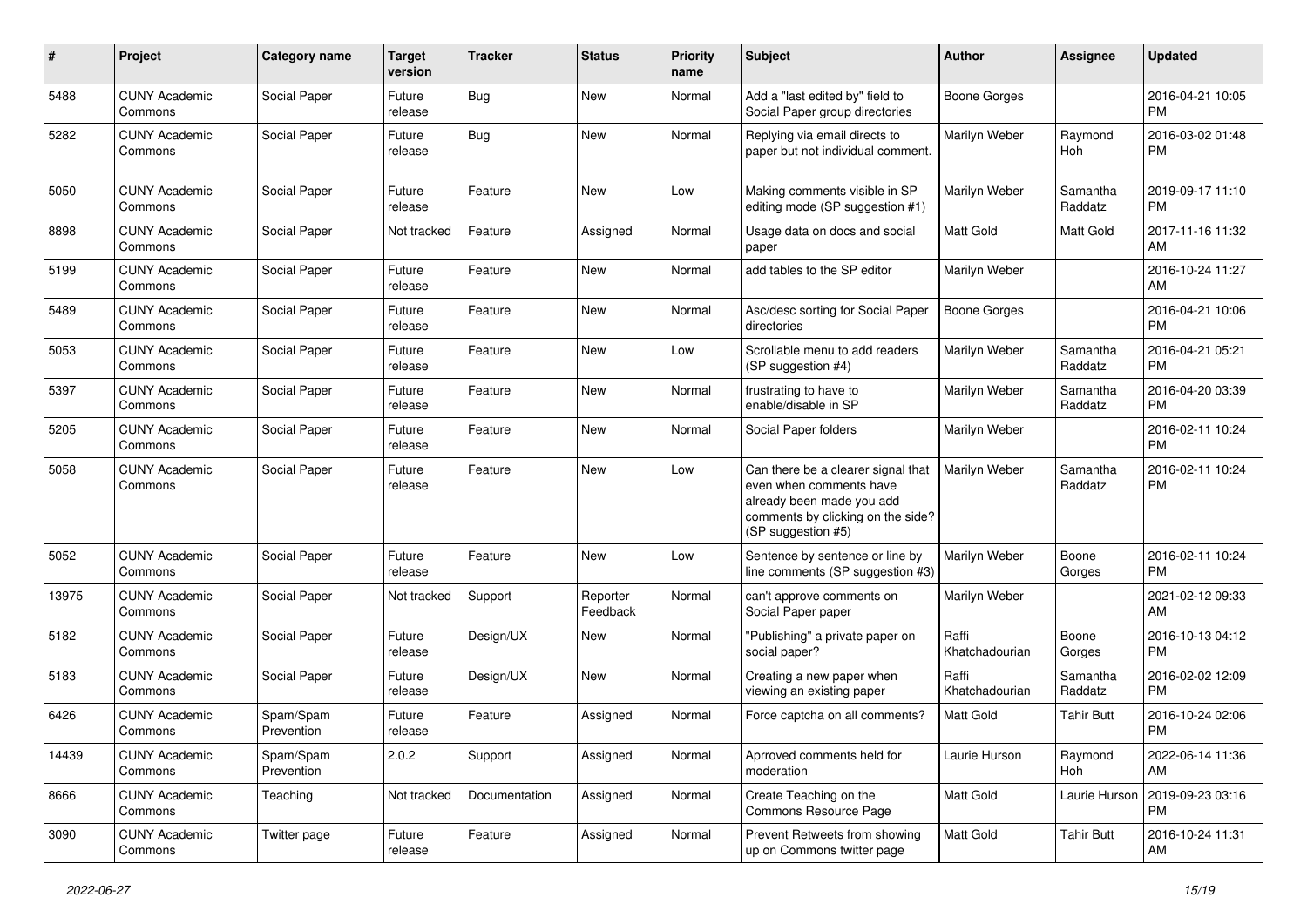| #     | Project                         | <b>Category name</b>   | <b>Target</b><br>version | <b>Tracker</b> | <b>Status</b>        | <b>Priority</b><br>name | <b>Subject</b>                                                                                               | <b>Author</b>    | <b>Assignee</b>     | <b>Updated</b>                |
|-------|---------------------------------|------------------------|--------------------------|----------------|----------------------|-------------------------|--------------------------------------------------------------------------------------------------------------|------------------|---------------------|-------------------------------|
| 4661  | <b>CUNY Academic</b><br>Commons | User Experience        | Future<br>release        | Bug            | Assigned             | Normal                  | Simplify Events text                                                                                         | <b>Matt Gold</b> | Samantha<br>Raddatz | 2015-10-02 09:06<br><b>PM</b> |
| 5316  | <b>CUNY Academic</b><br>Commons | <b>User Experience</b> | Future<br>release        | Feature        | Assigned             | Normal                  | Prompt user email address<br>updates                                                                         | Matt Gold        | Stephen Real        | 2016-12-21 03:30<br><b>PM</b> |
| 3473  | <b>CUNY Academic</b><br>Commons | <b>User Experience</b> | Future<br>release        | Feature        | Assigned             | Normal                  | Commons profile: Add help info<br>about "Positions" replacing "title"                                        | Keith Miyake     | Samantha<br>Raddatz | 2015-11-09 02:28<br><b>PM</b> |
| 6298  | <b>CUNY Academic</b><br>Commons | <b>User Experience</b> | Not tracked              | Design/UX      | Assigned             | Normal                  | Examine data from survey                                                                                     | Matt Gold        | Margaret<br>Galvan  | 2016-10-14 12:16<br><b>PM</b> |
| 4222  | <b>CUNY Academic</b><br>Commons | User Experience        | Future<br>release        | Design/UX      | New                  | Normal                  | Add information to 'Delete<br>Account' page                                                                  | Samantha Raddatz | scott voth          | 2015-06-26 11:35<br>AM        |
| 8675  | <b>CUNY Academic</b><br>Commons | User Onboarding        | Future<br>release        | <b>Bug</b>     | Reporter<br>Feedback | Low                     | Add new User search screen calls<br>for the input of email address but<br>doesn't work with one              | Paul Hebert      | Boone<br>Gorges     | 2017-10-11 11:17<br>AM        |
| 9941  | <b>CUNY Academic</b><br>Commons | Wiki                   | Not tracked              | Support        | Assigned             | Normal                  | Wiki functionality                                                                                           | <b>Matt Gold</b> | Boone<br>Gorges     | 2018-06-26 10:57<br>AM        |
| 14483 | <b>CUNY Academic</b><br>Commons | WordPress - Media      | Not tracked              | <b>Bug</b>     | Reporter<br>Feedback | Normal                  | Wordpress PDF Embed Stopped<br>Working after JITP Media Clone                                                | Patrick DeDauw   | Boone<br>Gorges     | 2021-05-20 01:51<br><b>PM</b> |
| 15978 | <b>CUNY Academic</b><br>Commons | WordPress - Media      | 2.0.2                    | Support        | Reporter<br>Feedback | Normal                  | tex files?                                                                                                   | Marilyn Weber    | Raymond<br>Hoh      | 2022-06-14 11:36<br>AM        |
| 11386 | <b>CUNY Academic</b><br>Commons | WordPress - Media      | Not tracked              | Support        | Reporter<br>Feedback | Normal                  | disappearing images                                                                                          | scott voth       | Boone<br>Gorges     | 2019-05-14 10:32<br>AM        |
| 11449 | <b>CUNY Academic</b><br>Commons | WordPress - Media      | Not tracked              | Support        | Reporter<br>Feedback | Normal                  | Cloning Media Library for JITP<br>from Staging to Production Site                                            | Patrick DeDauw   | Boone<br>Gorges     | 2019-05-13 12:00<br><b>PM</b> |
| 16255 | <b>CUNY Academic</b><br>Commons | WordPress (misc)       |                          | Bug            | <b>New</b>           | Normal                  | Need to define 'MULTISITE'<br>constant in wp-config.php                                                      | Raymond Hoh      |                     | 2022-06-19 09:31<br>AM        |
| 16245 | <b>CUNY Academic</b><br>Commons | WordPress (misc)       |                          | Bug            | Reporter<br>Feedback | Normal                  | Save Button missing on<br>WordPress Profile page                                                             | scott voth       | Raymond<br>Hoh      | 2022-06-16 03:09<br><b>PM</b> |
| 14113 | <b>CUNY Academic</b><br>Commons | WordPress (misc)       | Future<br>release        | <b>Bug</b>     | Hold                 | Normal                  | Block Editor Not Working on this<br>page - Json error                                                        | scott voth       | Boone<br>Gorges     | 2021-03-05 11:01<br>AM        |
| 11024 | <b>CUNY Academic</b><br>Commons | WordPress (misc)       | Future<br>release        | Bug            | <b>New</b>           | Normal                  | Subsites should not show "you<br>should update your .htaccess<br>now" notice after permalink<br>setting save | Boone Gorges     |                     | 2019-01-28 01:35<br><b>PM</b> |
| 10040 | <b>CUNY Academic</b><br>Commons | WordPress (misc)       | Not tracked              | <b>Bug</b>     | Reporter<br>Feedback | Normal                  | User doesn't see full list of themes I                                                                       | <b>Matt Gold</b> | Boone<br>Gorges     | 2018-07-25 10:12<br>AM        |
| 9346  | <b>CUNY Academic</b><br>Commons | WordPress (misc)       | Not tracked              | Bug            | <b>New</b>           | Normal                  | Clone cetls.bmcc.cuny.edu for<br>development                                                                 | Owen Roberts     | Raymond<br>Hoh      | 2018-03-06 05:35<br><b>PM</b> |
| 6755  | <b>CUNY Academic</b><br>Commons | WordPress (misc)       | Future<br>release        | <b>Bug</b>     | <b>New</b>           | Normal                  | Cannot Deactivate Plugin                                                                                     | Laura Kane       |                     | 2016-11-16 01:12<br><b>PM</b> |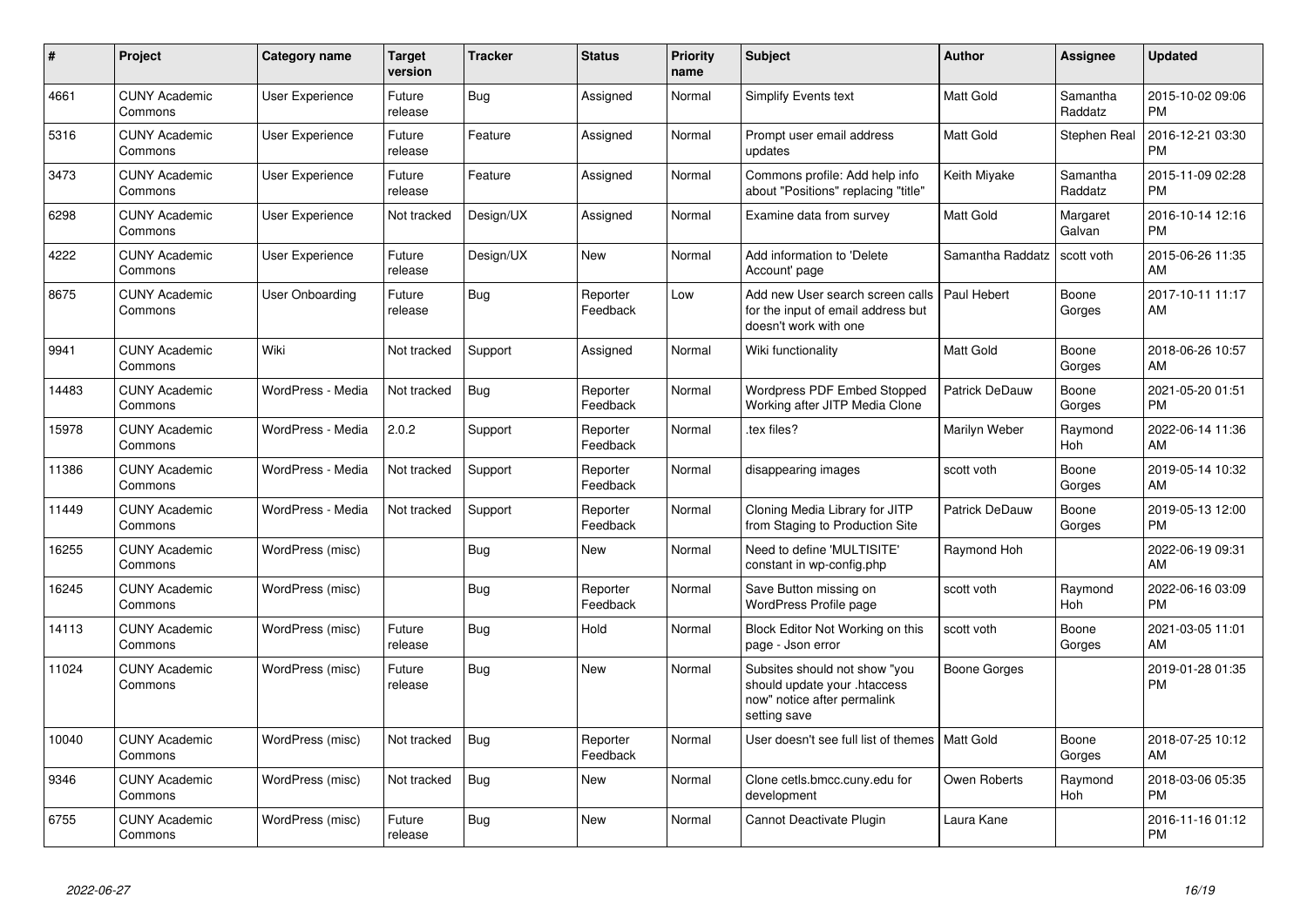| $\#$  | <b>Project</b>                  | Category name            | <b>Target</b><br>version | <b>Tracker</b> | <b>Status</b>        | <b>Priority</b><br>name | <b>Subject</b>                                                                     | Author                  | Assignee            | <b>Updated</b>                |
|-------|---------------------------------|--------------------------|--------------------------|----------------|----------------------|-------------------------|------------------------------------------------------------------------------------|-------------------------|---------------------|-------------------------------|
| 4388  | <b>CUNY Academic</b><br>Commons | WordPress (misc)         | Future<br>release        | Bug            | Assigned             | Normal                  | Repeated request for<br>authentication.                                            | Alice.Lynn<br>McMichael | Raymond<br>Hoh      | 2015-08-11 07:35<br><b>PM</b> |
| 2167  | <b>CUNY Academic</b><br>Commons | WordPress (misc)         | Future<br>release        | Bug            | Assigned             | Normal                  | <b>CAC-Livestream Plugin Issues</b>                                                | Michael Smith           | Dominic<br>Giglio   | 2015-01-02 03:06<br><b>PM</b> |
| 10380 | <b>CUNY Academic</b><br>Commons | WordPress (misc)         | Future<br>release        | Feature        | In Progress          | Normal                  | Remove blacklisted plugins                                                         | Boone Gorges            |                     | 2022-04-26 12:00<br><b>PM</b> |
| 13835 | <b>CUNY Academic</b><br>Commons | WordPress (misc)         | Future<br>release        | Feature        | <b>New</b>           | Normal                  | Allow OneSearch widget to have<br>'CUNY' as campus                                 | <b>Boone Gorges</b>     | Boone<br>Gorges     | 2021-11-19 12:39<br><b>PM</b> |
| 6332  | <b>CUNY Academic</b><br>Commons | WordPress (misc)         | Future<br>release        | Feature        | <b>New</b>           | Normal                  | Allow uploaded files to be marked<br>as private in an ad hoc way                   | <b>Boone Gorges</b>     |                     | 2016-10-17 11:41<br><b>PM</b> |
| 3657  | <b>CUNY Academic</b><br>Commons | WordPress (misc)         | Not tracked              | Feature        | New                  | Normal                  | Create alert for GC email<br>addresses                                             | Matt Gold               | <b>Matt Gold</b>    | 2016-04-14 11:29<br><b>PM</b> |
| 1105  | <b>CUNY Academic</b><br>Commons | WordPress (misc)         | Future<br>release        | Feature        | Assigned             | Normal                  | Rephrase Blog Privacy Options                                                      | <b>Matt Gold</b>        | Samantha<br>Raddatz | 2015-11-09 06:19<br><b>PM</b> |
| 365   | <b>CUNY Academic</b><br>Commons | WordPress (misc)         | Future<br>release        | Feature        | Assigned             | Normal                  | <b>Create Mouseover Tooltips</b><br>throughout Site                                | Matt Gold               | Chris Stein         | 2015-11-09 06:18<br><b>PM</b> |
| 287   | <b>CUNY Academic</b><br>Commons | WordPress (misc)         | Future<br>release        | Feature        | Assigned             | Normal                  | Create troubleshooting tool for<br>account sign-up                                 | Matt Gold               | Boone<br>Gorges     | 2015-11-09 06:17<br><b>PM</b> |
| 3759  | <b>CUNY Academic</b><br>Commons | WordPress (misc)         | Future<br>release        | Feature        | Assigned             | Normal                  | Review Interface for Adding Users   Matt Gold<br>to Blogs                          |                         | Boone<br>Gorges     | 2015-03-24 05:52<br><b>PM</b> |
| 1508  | <b>CUNY Academic</b><br>Commons | WordPress (misc)         | Future<br>release        | Feature        | Assigned             | Normal                  | Share login cookies across<br>mapped domains                                       | Boone Gorges            | Boone<br>Gorges     | 2012-07-02 12:12<br><b>PM</b> |
| 15767 | <b>CUNY Academic</b><br>Commons | WordPress (misc)         |                          | Support        | <b>New</b>           | Normal                  | Site loading slowly                                                                | scott voth              | Boone<br>Gorges     | 2022-04-04 08:56<br><b>PM</b> |
| 14983 | <b>CUNY Academic</b><br>Commons | WordPress (misc)         | Not tracked              | Support        | Reporter<br>Feedback | Normal                  | 'Read More" tag not working                                                        | Rebecca Krisel          | Raymond<br>Hoh      | 2021-11-23 01:17<br><b>PM</b> |
| 14074 | <b>CUNY Academic</b><br>Commons | WordPress (misc)         | Not tracked              | Support        | Reporter<br>Feedback | Normal                  | page password protection<br>problem                                                | Marilyn Weber           |                     | 2021-03-02 11:03<br>AM        |
| 11624 | <b>CUNY Academic</b><br>Commons | WordPress (misc)         | Not tracked              | Support        | <b>New</b>           | Normal                  | Change pages into posts or swap<br>database for a Commons site?                    | Stephen Klein           | Raymond<br>Hoh      | 2019-07-09 11:04<br>AM        |
| 636   | <b>CUNY Academic</b><br>Commons | WordPress (misc)         | Not tracked              | Support        | Assigned             | Normal                  | Create Lynda.com-like Table of<br>Contents for Prospective Tutorial<br>Screencasts | Matt Gold               | scott voth          | 2016-02-23 03:12<br><b>PM</b> |
| 2175  | <b>CUNY Academic</b><br>Commons | WordPress (misc)         | Not tracked              | Support        | Assigned             | Normal                  | Subscibe 2 vs. Jetpack<br>subscription options                                     | local admin             | Matt Gold           | 2016-01-26 04:58<br><b>PM</b> |
| 11843 | <b>CUNY Academic</b><br>Commons | WordPress (misc)         | Future<br>release        | Design/UX      | <b>New</b>           | Normal                  | Tweaking the Gutenberg Editor<br>Interface                                         | Laurie Hurson           |                     | 2022-04-26 12:00<br><b>PM</b> |
| 11649 | <b>CUNY Academic</b><br>Commons | <b>WordPress Plugins</b> | 2.0.2                    | <b>Bug</b>     | In Progress          | Normal                  | CC license displayed on every<br>page                                              | Gina Cherry             | Raymond<br>Hoh      | 2022-06-14 11:36<br>AM        |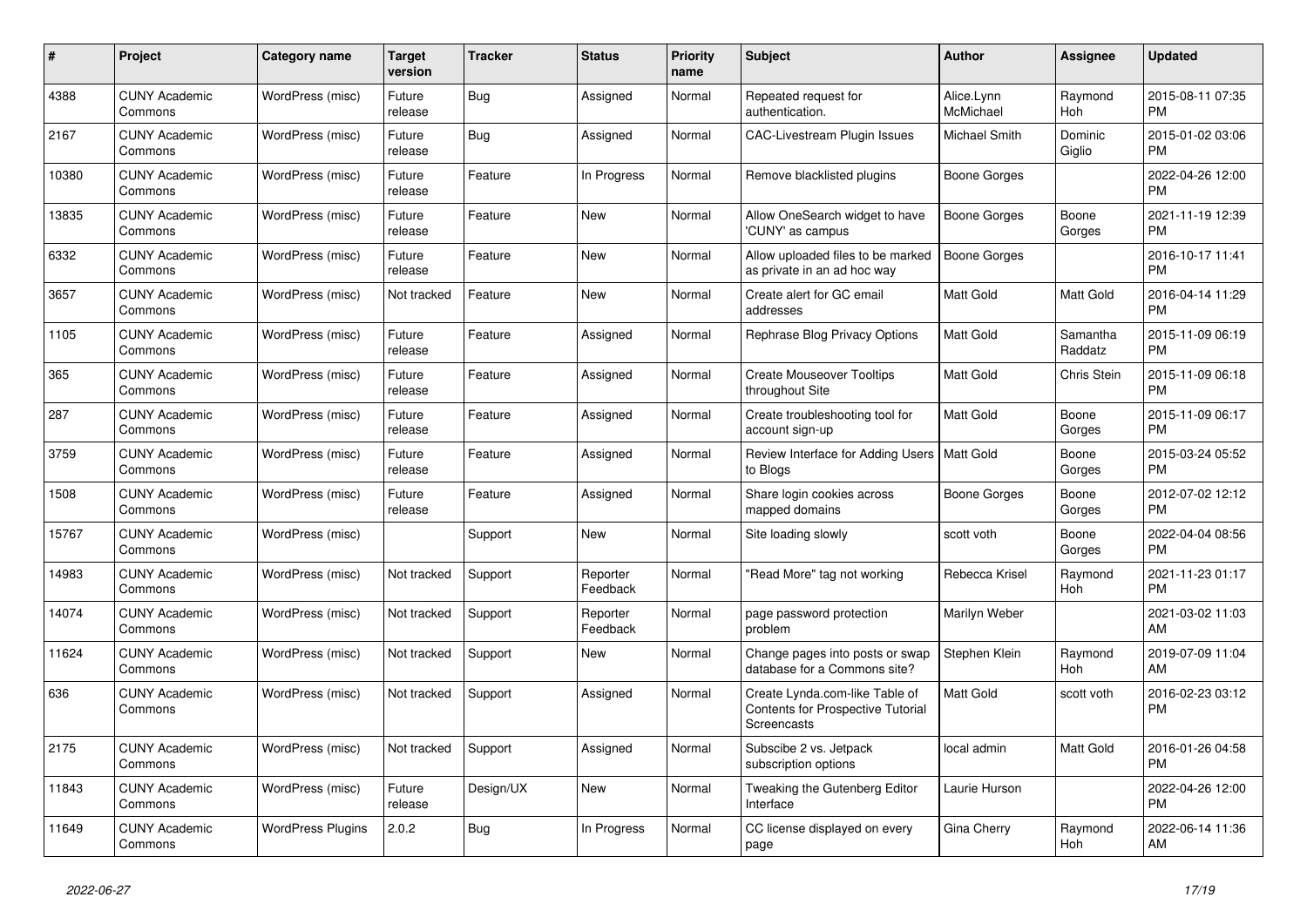| #     | Project                         | <b>Category name</b>     | Target<br>version | <b>Tracker</b> | <b>Status</b>        | <b>Priority</b><br>name | <b>Subject</b>                                                | Author                  | <b>Assignee</b> | <b>Updated</b>                |
|-------|---------------------------------|--------------------------|-------------------|----------------|----------------------|-------------------------|---------------------------------------------------------------|-------------------------|-----------------|-------------------------------|
| 15516 | <b>CUNY Academic</b><br>Commons | <b>WordPress Plugins</b> |                   | Bug            | Reporter<br>Feedback | Normal                  | Can't publish or save draft of post<br>on wordpress.com       | Raffi<br>Khatchadourian | Raymond<br>Hoh  | 2022-03-02 05:52<br><b>PM</b> |
| 14987 | <b>CUNY Academic</b><br>Commons | <b>WordPress Plugins</b> | Future<br>release | Bug            | <b>New</b>           | Normal                  | Elementor update causes<br>database freeze-up                 | Boone Gorges            | Boone<br>Gorges | 2021-11-29 12:02<br><b>PM</b> |
| 12573 | <b>CUNY Academic</b><br>Commons | <b>WordPress Plugins</b> | Future<br>release | <b>Bug</b>     | <b>New</b>           | Normal                  | <b>CommentPress Core Issues</b>                               | scott voth              |                 | 2020-03-24 04:32<br><b>PM</b> |
| 11415 | <b>CUNY Academic</b><br>Commons | <b>WordPress Plugins</b> | Not tracked       | <b>Bug</b>     | Reporter<br>Feedback | Normal                  | Blog Subscriptions in Jetpack                                 | Laurie Hurson           |                 | 2019-05-14 10:34<br>AM        |
| 11120 | <b>CUNY Academic</b><br>Commons | <b>WordPress Plugins</b> | Not tracked       | <b>Bug</b>     | Reporter<br>Feedback | Normal                  | Events Manager Events Not<br>Showing Up                       | Mark Webb               |                 | 2019-02-27 04:10<br><b>PM</b> |
| 9926  | <b>CUNY Academic</b><br>Commons | <b>WordPress Plugins</b> | Future<br>release | Bug            | <b>New</b>           | Normal                  | twitter-mentions-as-comments<br>cron jobs can run long        | <b>Boone Gorges</b>     | Boone<br>Gorges | 2018-10-24 12:34<br><b>PM</b> |
| 9289  | <b>CUNY Academic</b><br>Commons | <b>WordPress Plugins</b> | Future<br>release | Bug            | Reporter<br>Feedback | Normal                  | <b>Email Users Plugin</b>                                     | Laurie Hurson           | Boone<br>Gorges | 2018-10-24 12:34<br><b>PM</b> |
| 9515  | <b>CUNY Academic</b><br>Commons | <b>WordPress Plugins</b> | Not tracked       | Bug            | Reporter<br>Feedback | Normal                  | Text to Speech plugin - "More<br>Slowly" checkbox not working | scott voth              | Boone<br>Gorges | 2018-06-13 02:26<br><b>PM</b> |
| 6356  | <b>CUNY Academic</b><br>Commons | <b>WordPress Plugins</b> | Future<br>release | <b>Bug</b>     | Reporter<br>Feedback | Low                     | Should Subscribe2 be<br>deprecated?                           | Luke Waltzer            |                 | 2017-03-20 12:20<br><b>PM</b> |
| 3939  | <b>CUNY Academic</b><br>Commons | <b>WordPress Plugins</b> | Future<br>release | Bug            | Hold                 | Normal                  | Activity stream support for<br>Co-Authors Plus plugin         | Raymond Hoh             | Raymond<br>Hoh  | 2015-11-09 06:13<br>PM        |
| 3691  | <b>CUNY Academic</b><br>Commons | <b>WordPress Plugins</b> | Future<br>release | Bug            | <b>New</b>           | Normal                  | <b>WPMU Domain Mapping</b><br>Debugging on cdev               | Raymond Hoh             | Matt Gold       | 2014-12-12 09:04<br>AM        |
| 12121 | <b>CUNY Academic</b><br>Commons | <b>WordPress Plugins</b> | 2.0.2             | Feature        | Reporter<br>Feedback | Normal                  | Embedding H5P Iframes on<br><b>Commons Site</b>               | Laurie Hurson           | Boone<br>Gorges | 2022-06-14 11:36<br>AM        |
| 9947  | <b>CUNY Academic</b><br>Commons | <b>WordPress Plugins</b> | Future<br>release | Feature        | Reporter<br>Feedback | Normal                  | Install H5P quiz plugin                                       | <b>Matt Gold</b>        | Boone<br>Gorges | 2018-09-11 11:01<br>AM        |
| 8498  | <b>CUNY Academic</b><br>Commons | <b>WordPress Plugins</b> | Future<br>release | Feature        | <b>New</b>           | Low                     | <b>Gravity Forms Email Users</b>                              | Raffi<br>Khatchadourian | Matt Gold       | 2017-10-13 12:58<br><b>PM</b> |
| 497   | <b>CUNY Academic</b><br>Commons | <b>WordPress Plugins</b> | Future<br>release | Feature        | Assigned             | Normal                  | Drag and Drop Ordering on<br>Gallery Post Plugin              | Matt Gold               | Ron Rennick     | 2015-11-09 06:18<br><b>PM</b> |
| 364   | <b>CUNY Academic</b><br>Commons | <b>WordPress Plugins</b> | Future<br>release | Feature        | <b>New</b>           | Normal                  | <b>Bulletin Board</b>                                         | <b>Matt Gold</b>        |                 | 2015-01-05 08:50<br><b>PM</b> |
| 1562  | <b>CUNY Academic</b><br>Commons | <b>WordPress Plugins</b> | Future<br>release | Feature        | Assigned             | Low                     | Play with NYT Collaborative<br><b>Authoring Tool</b>          | <b>Matt Gold</b>        | Boone<br>Gorges | 2015-01-05 08:47<br><b>PM</b> |
| 658   | <b>CUNY Academic</b><br>Commons | <b>WordPress Plugins</b> | Future<br>release | Feature        | Assigned             | Normal                  | Rebulid Sitewide Tag Suggestion                               | Matt Gold               | Boone<br>Gorges | 2015-01-05 08:47<br><b>PM</b> |
| 2223  | <b>CUNY Academic</b><br>Commons | <b>WordPress Plugins</b> | Future<br>release | Feature        | Assigned             | Low                     | Add Participad to the CUNY<br><b>Academic Commons</b>         | Matt Gold               | Boone<br>Gorges | 2014-09-17 10:03<br><b>PM</b> |